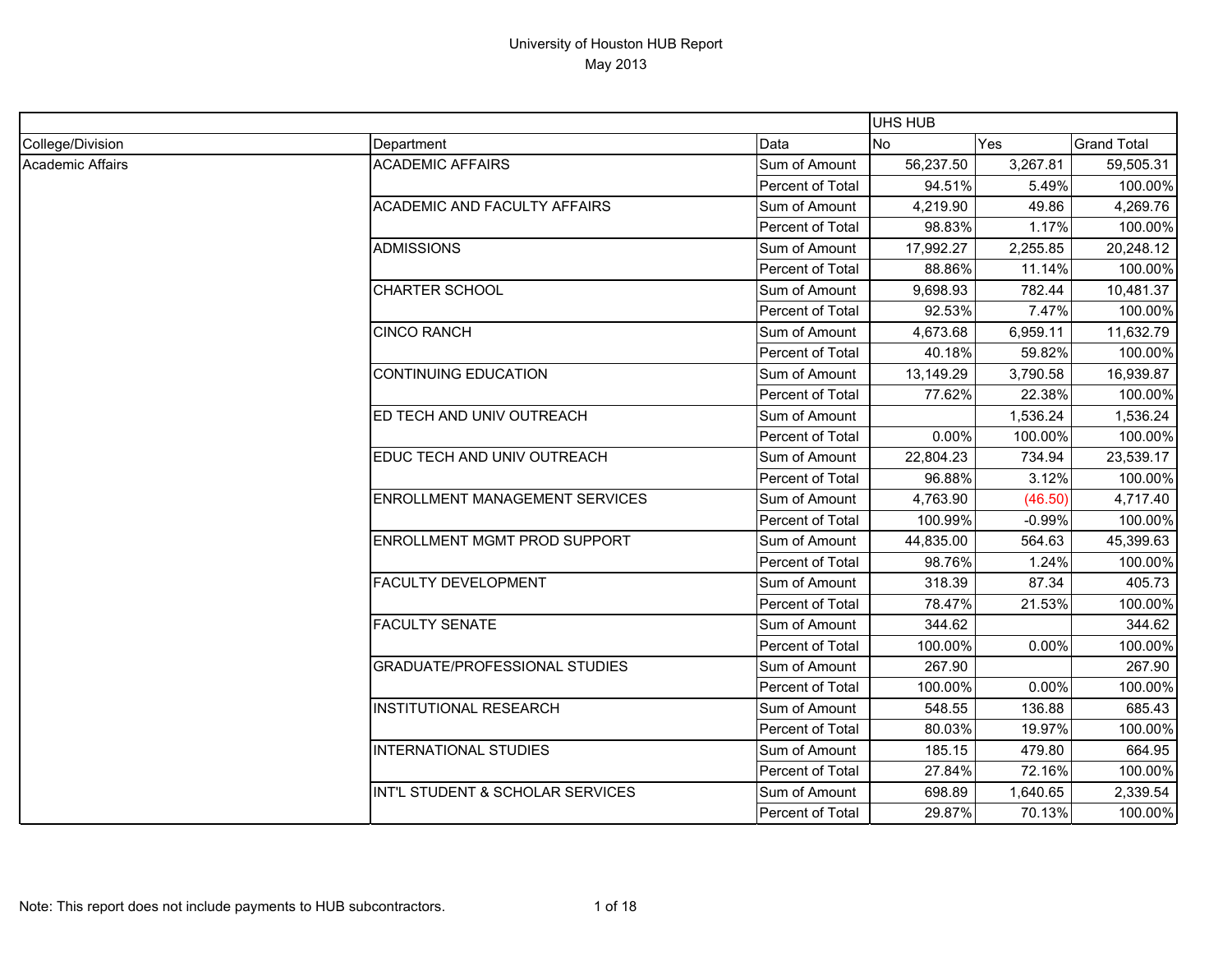|                  |                                       |                  | <b>UHS HUB</b> |           |                    |
|------------------|---------------------------------------|------------------|----------------|-----------|--------------------|
| College/Division | Department                            | Data             | <b>No</b>      | Yes       | <b>Grand Total</b> |
| Academic Affairs | <b>KUHA RADIO</b>                     | Sum of Amount    | 10,464.33      | 4,717.50  | 15,181.83          |
|                  |                                       | Percent of Total | 68.93%         | 31.07%    | 100.00%            |
|                  | <b>KUHF RADIO</b>                     | Sum of Amount    | 55,788.83      | 6,821.99  | 62,610.82          |
|                  |                                       | Percent of Total | 89.10%         | 10.90%    | 100.00%            |
|                  | LEARNING & ASSESSMENT SERVICES        | Sum of Amount    | 9,075.46       | 341.90    | 9,417.36           |
|                  |                                       | Percent of Total | 96.37%         | 3.63%     | 100.00%            |
|                  | LEARNING AND ASSESSMENT SVCS          | Sum of Amount    |                | 482.40    | 482.40             |
|                  |                                       | Percent of Total | 0.00%          | 100.00%   | 100.00%            |
|                  | LEARNING SUPPORT SERVICES             | Sum of Amount    | 1,220.05       | 124.51    | 1,344.56           |
|                  |                                       | Percent of Total | 90.74%         | 9.26%     | 100.00%            |
|                  | ONLINE FUNCTIONAL SUPPORT             | Sum of Amount    | 130.12         |           | 130.12             |
|                  |                                       | Percent of Total | 100.00%        | 0.00%     | 100.00%            |
|                  | <b>REGISTRATION AND ACADEMIC RECO</b> | Sum of Amount    | 8,052.24       | 349.11    | 8,401.35           |
|                  |                                       | Percent of Total | 95.84%         | 4.16%     | 100.00%            |
|                  | SCHOLARSHIPS AND FINANCIAL AID        | Sum of Amount    | 20,487.00      | 8,958.46  | 29,445.46          |
|                  |                                       | Percent of Total | 69.58%         | 30.42%    | 100.00%            |
|                  | TV PUBLIC BROADCASTING                | Sum of Amount    | 31,180.60      | 5,072.06  | 36,252.66          |
|                  |                                       | Percent of Total | 86.01%         | 13.99%    | 100.00%            |
|                  | UH OFF-CAMPUS SUPPORT                 | Sum of Amount    | 10,836.54      | 242.17    | 11,078.71          |
|                  |                                       | Percent of Total | 97.81%         | 2.19%     | 100.00%            |
|                  | UH SUGAR LAND                         | Sum of Amount    | 29,739.49      | 26,727.48 | 56,466.97          |
|                  |                                       | Percent of Total | 52.67%         | 47.33%    | 100.00%            |
|                  | UH WELCOME CENTER                     | Sum of Amount    | 291.00         | 789.79    | 1,080.79           |
|                  |                                       | Percent of Total | 26.92%         | 73.08%    | 100.00%            |
|                  | UNDERGRADUATE SCHOLARS                | Sum of Amount    | 937.04         | 1,306.07  | 2,243.11           |
|                  |                                       | Percent of Total | 41.77%         | 58.23%    | 100.00%            |
|                  | UNDERGRADUATE STUDIES                 | Sum of Amount    |                | 380.50    | 380.50             |
|                  |                                       | Percent of Total | 0.00%          | 100.00%   | 100.00%            |
|                  | <b>VETERAN SERVICES</b>               | Sum of Amount    | 376.42         |           | 376.42             |
|                  |                                       | Percent of Total | 100.00%        | 0.00%     | 100.00%            |
|                  | <b>WRITING CENTER</b>                 | Sum of Amount    | 1,630.37       | 148.86    | 1,779.23           |
|                  |                                       | Percent of Total | 91.63%         | 8.37%     | 100.00%            |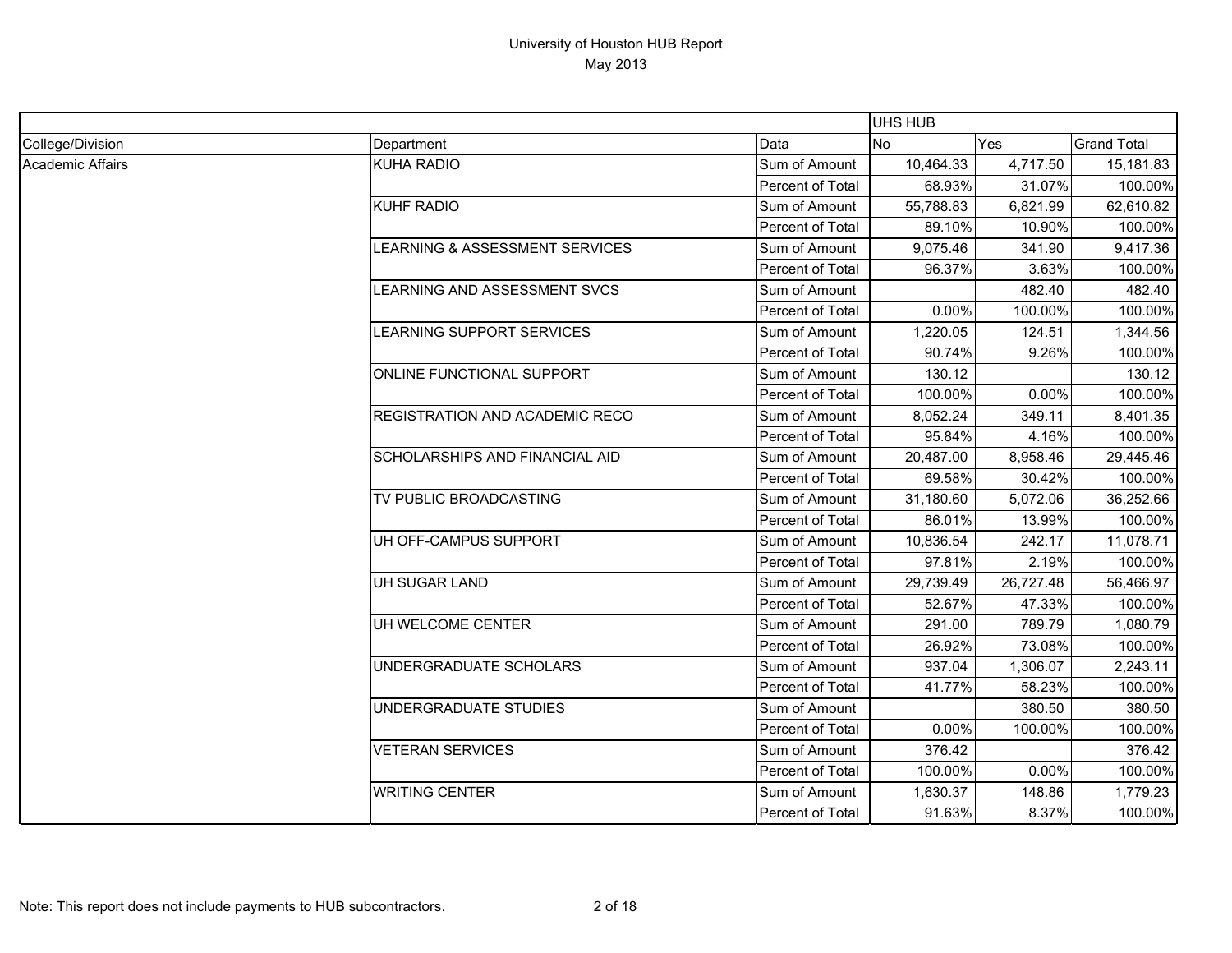|                                   |                                               |                  | UHS HUB       |            |                    |
|-----------------------------------|-----------------------------------------------|------------------|---------------|------------|--------------------|
| College/Division                  | Department                                    | Data             | <b>No</b>     | Yes        | <b>Grand Total</b> |
| Academic Affairs Sum of Amount    |                                               |                  | 360,947.69    | 78,702.43  | 439,650.12         |
| Academic Affairs Percent of Total |                                               |                  | 82.10%        | 17.90%     | 100.00%            |
| <b>Administration and Finance</b> | <b>ADMINISTRATION &amp; FINANCE</b>           | Sum of Amount    | 9,264.08      | 643.25     | 9,907.33           |
|                                   |                                               | Percent of Total | 93.51%        | 6.49%      | 100.00%            |
|                                   | <b>AUXILIARY SERVICES OPERATIONS</b>          | Sum of Amount    | 2,373.61      | 1,565.60   | 3,939.21           |
|                                   |                                               | Percent of Total | 60.26%        | 39.74%     | 100.00%            |
|                                   | <b>BUDGET</b>                                 | Sum of Amount    | 256.26        |            | 256.26             |
|                                   |                                               | Percent of Total | 100.00%       | 0.00%      | 100.00%            |
|                                   | <b>BUSINESS SERVICES OPERATIONS</b>           | Sum of Amount    | 407.43        | 582.58     | 990.01             |
|                                   |                                               | Percent of Total | 41.15%        | 58.85%     | 100.00%            |
|                                   | <b>CENTRAL FACILITY SERVICES</b>              | Sum of Amount    | 2,345.55      | 547.57     | 2,893.12           |
|                                   |                                               | Percent of Total | 81.07%        | 18.93%     | 100.00%            |
|                                   | <b>CULLEN PERFORMANCE HALL</b>                | Sum of Amount    | 11,434.87     | 8.17       | 11,443.04          |
|                                   |                                               | Percent of Total | 99.93%        | 0.07%      | 100.00%            |
|                                   | <b>ENTERPRISE SYSTEMS</b>                     | Sum of Amount    | 310,641.23    | 149,437.51 | 460,078.74         |
|                                   |                                               | Percent of Total | 67.52%        | 32.48%     | 100.00%            |
|                                   | ENVIRONMENTAL HEALTH RISK MGMT                | Sum of Amount    | 19,996.72     | 235.03     | 20,231.75          |
|                                   |                                               | Percent of Total | 98.84%        | 1.16%      | 100.00%            |
|                                   | <b>FACILITIES MANAGEMENT</b>                  | Sum of Amount    | 69,066.77     | 47,918.47  | 116,985.24         |
|                                   |                                               | Percent of Total | 59.04%        | 40.96%     | 100.00%            |
|                                   | <b>FACILITIES OPERATION &amp; MAINT</b>       | Sum of Amount    | 39,650.56     | 3,281.40   | 42,931.96          |
|                                   |                                               | Percent of Total | 92.36%        | 7.64%      | 100.00%            |
|                                   | <b>FACILITIES PLANNING &amp; CONSTRUCTION</b> | Sum of Amount    | 17,262,391.40 | 195,374.02 | 17,457,765.42      |
|                                   |                                               | Percent of Total | 98.88%        | 1.12%      | 100.00%            |
|                                   | FINANCE-A&F                                   | Sum of Amount    | 8,480.69      | 94.21      | 8,574.90           |
|                                   |                                               | Percent of Total | 98.90%        | 1.10%      | 100.00%            |
|                                   | <b>FINANCIAL REPORTING</b>                    | Sum of Amount    | 612.61        |            | 612.61             |
|                                   |                                               | Percent of Total | 100.00%       | 0.00%      | 100.00%            |
|                                   | HIGH PERFORMANCE COMPUTING & NETWORKS         | Sum of Amount    | 12,008.47     | 3,189.00   | 15, 197. 47        |
|                                   |                                               | Percent of Total | 79.02%        | 20.98%     | 100.00%            |
|                                   | <b>HUMAN RESOURCES</b>                        | Sum of Amount    | 11,284.62     | 221.95     | 11,506.57          |
|                                   |                                               | Percent of Total | 98.07%        | 1.93%      | 100.00%            |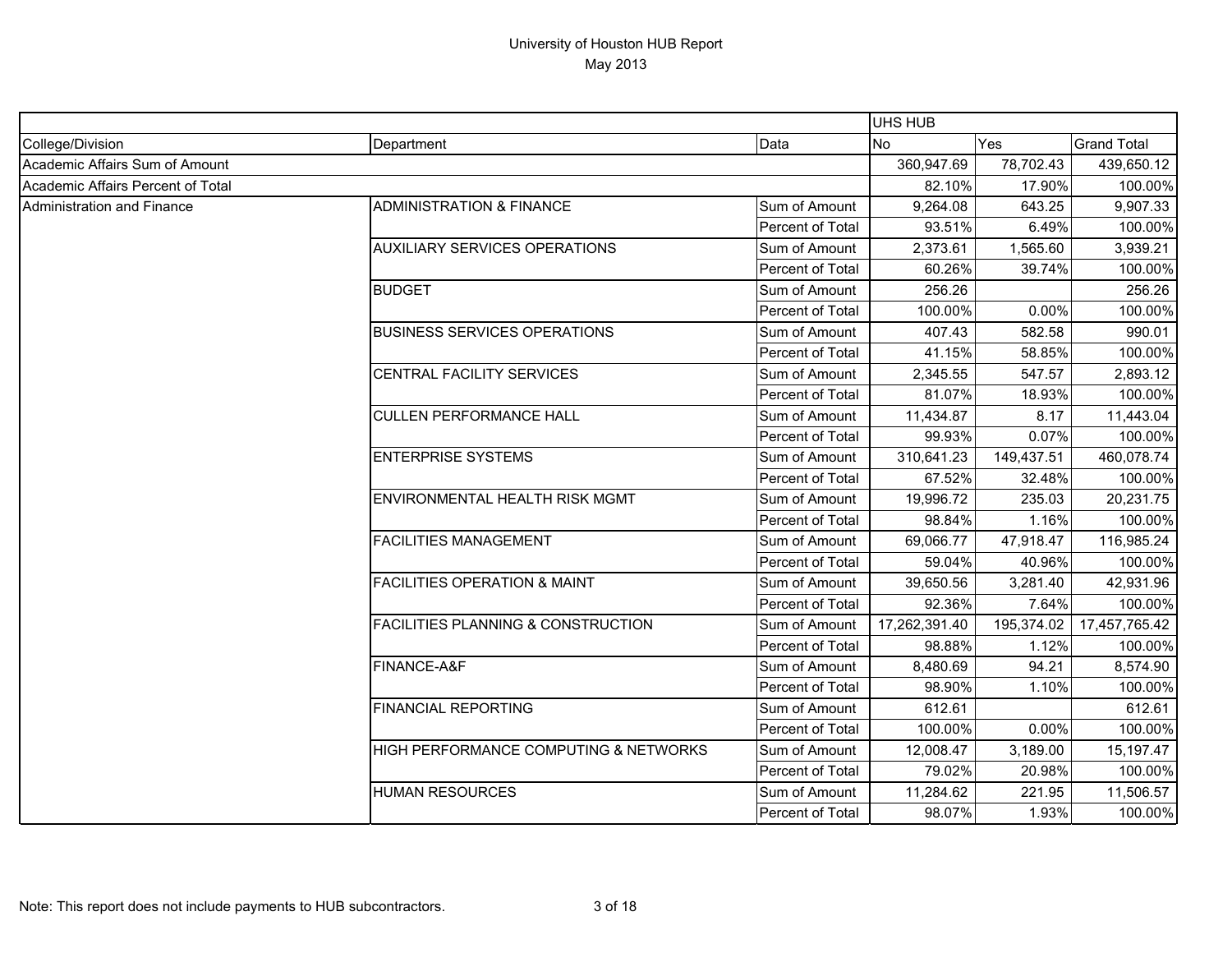|                            |                                      |                  | UHS HUB      |            |                    |
|----------------------------|--------------------------------------|------------------|--------------|------------|--------------------|
| College/Division           | Department                           | Data             | <b>No</b>    | <b>Yes</b> | <b>Grand Total</b> |
| Administration and Finance | <b>INST - BUSINESS SERVICES</b>      | Sum of Amount    | 3,920,983.07 |            | 3,920,983.07       |
|                            |                                      | Percent of Total | 100.00%      | 0.00%      | 100.00%            |
|                            | <b>INST - INFORMATION TECHNOLOGY</b> | Sum of Amount    |              | 25,032.00  | 25,032.00          |
|                            |                                      | Percent of Total | 0.00%        | 100.00%    | 100.00%            |
|                            | <b>INST - PLANT</b>                  | Sum of Amount    | 1,681.83     |            | 1,681.83           |
|                            |                                      | Percent of Total | 100.00%      | 0.00%      | 100.00%            |
|                            | MINOR AND PLANNED PROJECTS           | Sum of Amount    | 537,477.56   | 243,867.19 | 781,344.75         |
|                            |                                      | Percent of Total | 68.79%       | 31.21%     | 100.00%            |
|                            | <b>NORTH ZONE CUSTODIAL</b>          | Sum of Amount    | 1,023.68     |            | 1,023.68           |
|                            |                                      | Percent of Total | 100.00%      | 0.00%      | 100.00%            |
|                            | ONE CARD PROGRAM                     | Sum of Amount    | 20,869.47    | 150.79     | 21,020.26          |
|                            |                                      | Percent of Total | 99.28%       | 0.72%      | 100.00%            |
|                            | PARKING & TRANSPORTATION OPERATIONS  | Sum of Amount    | 42,047.49    | 247.12     | 42,294.61          |
|                            |                                      | Percent of Total | 99.42%       | 0.58%      | 100.00%            |
|                            | PHY PLANT-AUTOMOTIVE                 | Sum of Amount    | 30,139.76    | 283.22     | 30,422.98          |
|                            |                                      | Percent of Total | 99.07%       | 0.93%      | 100.00%            |
|                            | PHY PLANT-GROUNDS MAINT              | Sum of Amount    | 3,976.45     |            | 3,976.45           |
|                            |                                      | Percent of Total | 100.00%      | 0.00%      | 100.00%            |
|                            | PHY PLANT-SOLID WASTE                | Sum of Amount    | 12,399.88    |            | 12,399.88          |
|                            |                                      | Percent of Total | 100.00%      | 0.00%      | 100.00%            |
|                            | PHYSICAL PLANT                       | Sum of Amount    | 258,182.37   | 153,401.96 | 411,584.33         |
|                            |                                      | Percent of Total | 62.73%       | 37.27%     | 100.00%            |
|                            | <b>POLICE</b>                        | Sum of Amount    | 77,675.50    | 57,473.18  | 135,148.68         |
|                            |                                      | Percent of Total | 57.47%       | 42.53%     | 100.00%            |
|                            | POSTAL SERVICES OPERATIONS           | Sum of Amount    | 10,352.05    | 316.00     | 10,668.05          |
|                            |                                      | Percent of Total | 97.04%       | 2.96%      | 100.00%            |
|                            | PRINTING OPERATIONS                  | Sum of Amount    | 3,887.64     | 106.75     | 3,994.39           |
|                            |                                      | Percent of Total | 97.33%       | 2.67%      | 100.00%            |
|                            | SERVICE LEVEL AGREEMENT              | Sum of Amount    | 1,168.16     | 44,313.79  | 45,481.95          |
|                            |                                      | Percent of Total | 2.57%        | 97.43%     | 100.00%            |
|                            | <b>SKILLED TRADES</b>                | Sum of Amount    | 658.00       | 1,541.00   | 2,199.00           |
|                            |                                      | Percent of Total | 29.92%       | 70.08%     | 100.00%            |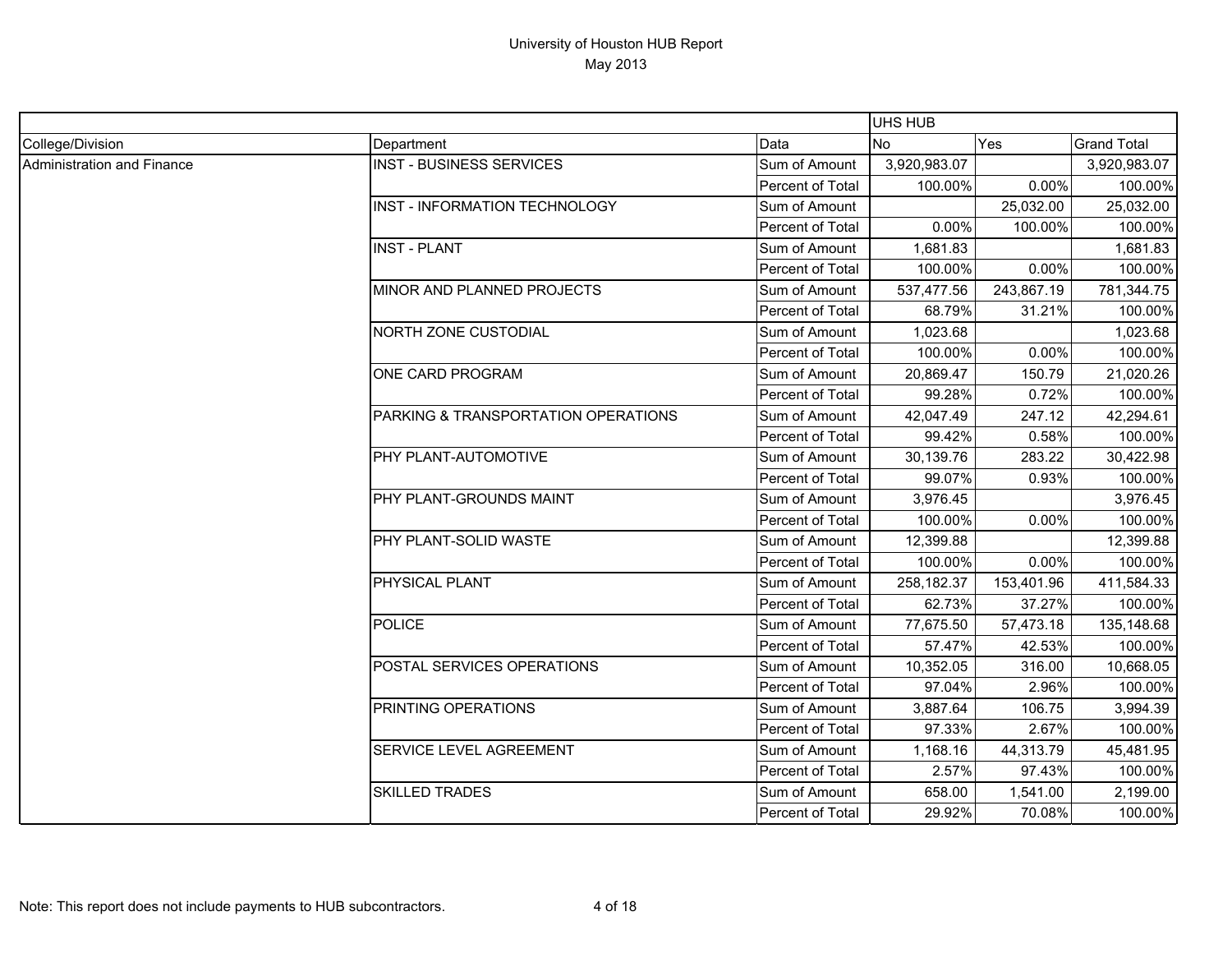|                                             |                                          |                  | <b>UHS HUB</b> |              |                    |
|---------------------------------------------|------------------------------------------|------------------|----------------|--------------|--------------------|
| College/Division                            | Department                               | Data             | <b>No</b>      | Yes          | <b>Grand Total</b> |
| Administration and Finance                  | STUDENT FINANCIAL SERVICES               | Sum of Amount    | 17,977.49      | 1,184.49     | 19,161.98          |
|                                             |                                          | Percent of Total | 93.82%         | 6.18%        | 100.00%            |
|                                             | <b>TECHNOLOGY SERVICES &amp; SUPPORT</b> | Sum of Amount    | 95,222.58      | 270,336.38   | 365,558.96         |
|                                             |                                          | Percent of Total | 26.05%         | 73.95%       | 100.00%            |
|                                             | <b>UIT SECURITY</b>                      | Sum of Amount    | 2,327.70       | 1,389.62     | 3,717.32           |
|                                             |                                          | Percent of Total | 62.62%         | 37.38%       | 100.00%            |
|                                             | UNIV PROPERTY SERVICES OPERATIONS        | Sum of Amount    | 304,849.50     |              | 304,849.50         |
|                                             |                                          | Percent of Total | 100.00%        | 0.00%        | 100.00%            |
|                                             | UNIVERSITY INFORMATION TECHNOLOGY        | Sum of Amount    | 10,067.81      | 9,232.68     | 19,300.49          |
|                                             |                                          | Percent of Total | 52.16%         | 47.84%       | 100.00%            |
| Administration and Finance Sum of Amount    |                                          |                  | 23,113,182.86  | 1,211,974.93 | 24,325,157.79      |
| Administration and Finance Percent of Total |                                          |                  | 95.02%         | 4.98%        | 100.00%            |
| Architecture                                | <b>ARCHITECTURE</b>                      | Sum of Amount    | 1,538.37       | 336.00       | 1,874.37           |
|                                             |                                          | Percent of Total | 82.07%         | 17.93%       | 100.00%            |
|                                             | <b>DEAN, ARCHITECTURE</b>                | Sum of Amount    | 51,078.52      | 35,757.65    | 86,836.17          |
|                                             |                                          | Percent of Total | 58.82%         | 41.18%       | 100.00%            |
| Architecture Sum of Amount                  |                                          |                  | 52,616.89      | 36,093.65    | 88,710.54          |
| Architecture Percent of Total               |                                          |                  | 59.31%         | 40.69%       | 100.00%            |
| <b>Business Administration</b>              | ACCOUNTANCY AND TAXATION                 | Sum of Amount    | 24,433.25      | 1,892.63     | 26,325.88          |
|                                             |                                          | Percent of Total | 92.81%         | 7.19%        | 100.00%            |
|                                             | <b>ACCOUNTING CERTIFICATE PROGRAM</b>    | Sum of Amount    | 3,101.84       |              | 3,101.84           |
|                                             |                                          | Percent of Total | 100.00%        | 0.00%        | 100.00%            |
|                                             | <b>BAUER CAREER SERVICES CTR</b>         | Sum of Amount    | 4,438.46       | 2,347.99     | 6,786.45           |
|                                             |                                          | Percent of Total | 65.40%         | 34.60%       | 100.00%            |
|                                             | <b>BAUER CLASS GLOBALIZATION CRS</b>     | Sum of Amount    | 49,920.00      |              | 49,920.00          |
|                                             |                                          | Percent of Total | 100.00%        | 0.00%        | 100.00%            |
|                                             | <b>BAUER COMMUNICATIONS</b>              | Sum of Amount    | 13,112.73      | 29.00        | 13,141.73          |
|                                             |                                          | Percent of Total | 99.78%         | 0.22%        | 100.00%            |
|                                             | <b>BAUER DIVISION OF TECHNOLOGY</b>      | Sum of Amount    | 11,390.23      | 1,309.12     | 12,699.35          |
|                                             |                                          | Percent of Total | 89.69%         | 10.31%       | 100.00%            |
|                                             | <b>BAUER MARKETING INITIATIVES</b>       | Sum of Amount    | 21,638.99      |              | 21,638.99          |
|                                             |                                          | Percent of Total | 100.00%        | 0.00%        | 100.00%            |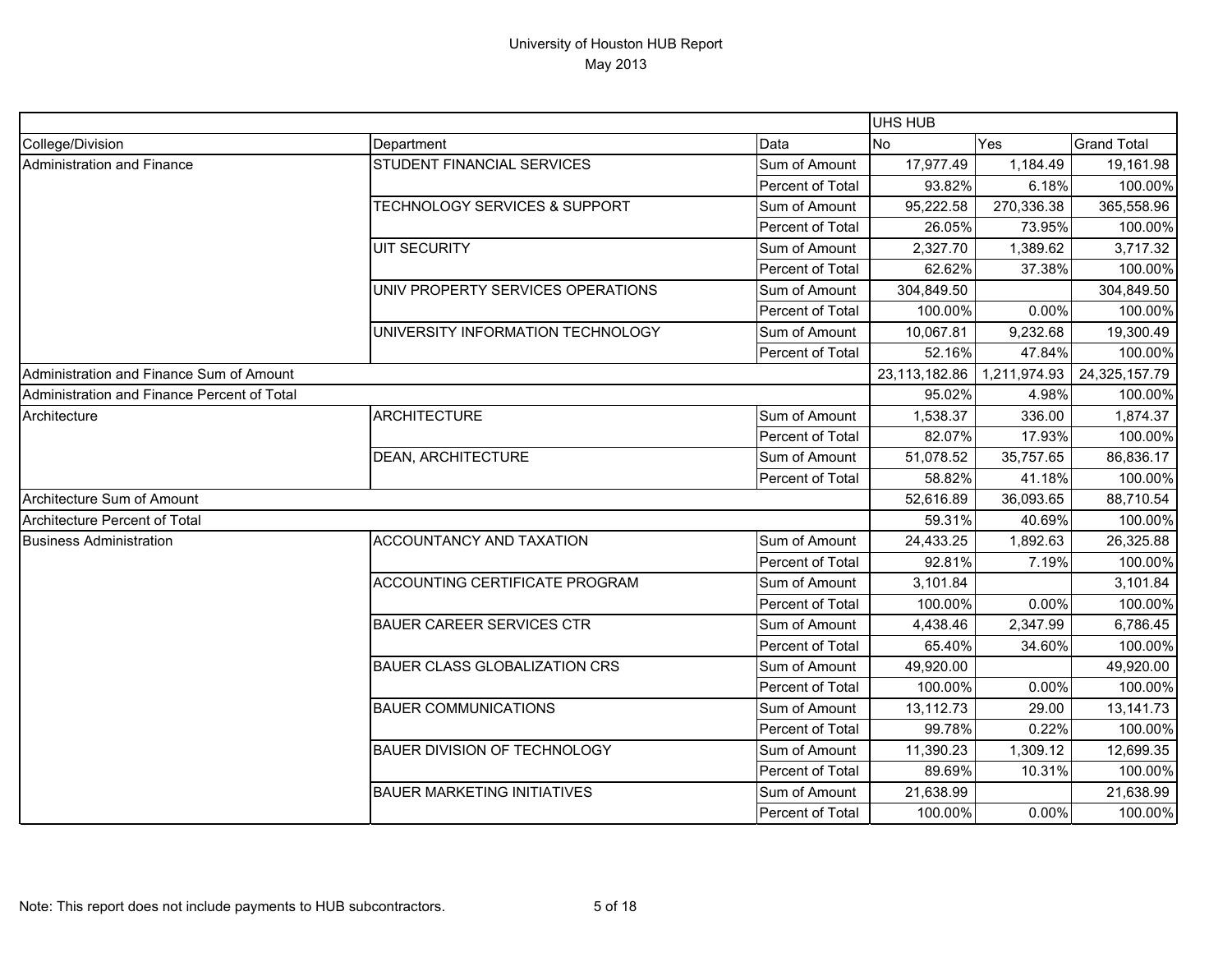|                                                 |                                              |                         | UHS HUB    |           |                    |
|-------------------------------------------------|----------------------------------------------|-------------------------|------------|-----------|--------------------|
| College/Division                                | Department                                   | Data                    | <b>No</b>  | Yes       | <b>Grand Total</b> |
| <b>Business Administration</b>                  | DEAN'S OFFICE, BAUER COLLEGE                 | Sum of Amount           | 132,979.91 | 4,162.80  | 137, 142. 71       |
|                                                 |                                              | Percent of Total        | 96.96%     | 3.04%     | 100.00%            |
|                                                 | DECISION AND INFORMATION SCIEN               | Sum of Amount           | 5,035.66   | 1,632.72  | 6,668.38           |
|                                                 |                                              | Percent of Total        | 75.52%     | 24.48%    | 100.00%            |
|                                                 | <b>EXECUTIVE DEGREE PROGRAMS</b>             | Sum of Amount           | 41,063.25  | 3,540.36  | 44,603.61          |
|                                                 |                                              | Percent of Total        | 92.06%     | 7.94%     | 100.00%            |
|                                                 | FINANCE-BAUER COLLEGE                        | Sum of Amount           | 464.66     | 381.20    | 845.86             |
|                                                 |                                              | <b>Percent of Total</b> | 54.93%     | 45.07%    | 100.00%            |
|                                                 | MANAGEMENT-BAUER COLLEGE                     | Sum of Amount           | 6,282.02   | 6,510.39  | 12,792.41          |
|                                                 |                                              | Percent of Total        | 49.11%     | 50.89%    | 100.00%            |
|                                                 | MARKETING-BAUER COLLEGE                      | Sum of Amount           | 6,588.35   | 1,704.50  | 8,292.85           |
|                                                 |                                              | Percent of Total        | 79.45%     | 20.55%    | 100.00%            |
|                                                 | MBA STUDENT SERVICES CENTER                  | Sum of Amount           | 691.28     | 521.25    | 1,212.53           |
|                                                 |                                              | Percent of Total        | 57.01%     | 42.99%    | 100.00%            |
|                                                 | SALES EXCELLENCE INSTITUTE                   | Sum of Amount           | 21,357.41  | 1,978.71  | 23,336.12          |
|                                                 |                                              | Percent of Total        | 91.52%     | 8.48%     | 100.00%            |
|                                                 | SMALL BUSINESS DEV CENTER                    | Sum of Amount           | 33,845.16  | 5,696.50  | 39,541.66          |
|                                                 |                                              | Percent of Total        | 85.59%     | 14.41%    | 100.00%            |
|                                                 | UNDERGRAD BUSINESS PROG                      | Sum of Amount           | 5,536.93   | 616.68    | 6,153.61           |
|                                                 |                                              | Percent of Total        | 89.98%     | 10.02%    | 100.00%            |
|                                                 | WOLFF CTR FOR ENTREPRENEURSHIP               | Sum of Amount           | 1,096.51   | 993.89    | 2,090.40           |
|                                                 |                                              | Percent of Total        | 52.45%     | 47.55%    | 100.00%            |
| <b>Business Administration Sum of Amount</b>    |                                              |                         | 382,976.64 | 33,317.74 | 416,294.38         |
| <b>Business Administration Percent of Total</b> |                                              |                         | 92.00%     | 8.00%     | 100.00%            |
| <b>Chancellor/President</b>                     | <b>BASEBALL</b>                              | Sum of Amount           | 27,702.54  | 11,823.00 | 39,525.54          |
|                                                 |                                              | Percent of Total        | 70.09%     | 29.91%    | 100.00%            |
|                                                 | CENTER FOR STUDENTS W/DISABILITIES           | Sum of Amount           | 54,660.37  | 193.20    | 54,853.57          |
|                                                 |                                              | Percent of Total        | 99.65%     | 0.35%     | 100.00%            |
|                                                 | <b>COMMUNITY RELATIONS &amp; INST ACCESS</b> | Sum of Amount           | 187.79     |           | 187.79             |
|                                                 |                                              | Percent of Total        | 100.00%    | 0.00%     | 100.00%            |
|                                                 | <b>FOOTBALL</b>                              | Sum of Amount           | 19,318.54  | 173.69    | 19,492.23          |
|                                                 |                                              | Percent of Total        | 99.11%     | 0.89%     | 100.00%            |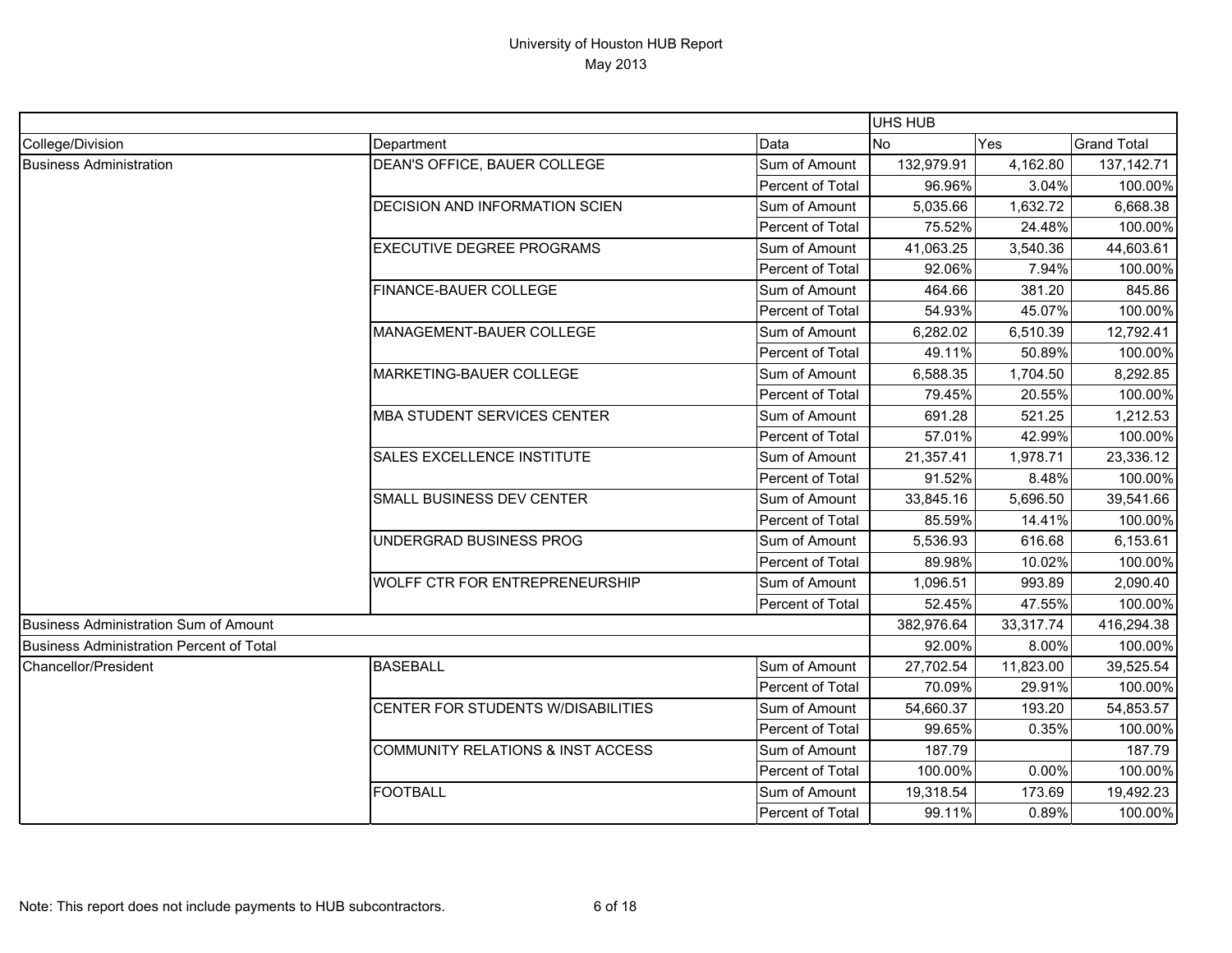|                                              |                                  |                  | <b>UHS HUB</b> |            |                    |
|----------------------------------------------|----------------------------------|------------------|----------------|------------|--------------------|
| College/Division                             | Department                       | Data             | <b>No</b>      | Yes        | <b>Grand Total</b> |
| Chancellor/President                         | <b>INTERCOLLEGIATE ATHLETICS</b> | Sum of Amount    | 201,771.96     | 45,005.30  | 246,777.26         |
|                                              |                                  | Percent of Total | 81.76%         | 18.24%     | 100.00%            |
|                                              | LGBT RESOURCE CENTER             | Sum of Amount    | 251.99         |            | 251.99             |
|                                              |                                  | Percent of Total | 100.00%        | 0.00%      | 100.00%            |
|                                              | <b>MEN'S BASKETBALL</b>          | Sum of Amount    | 8,065.87       | 17,332.21  | 25,398.08          |
|                                              |                                  | Percent of Total | 31.76%         | 68.24%     | 100.00%            |
|                                              | <b>MEN'S GOLF</b>                | Sum of Amount    | 931.12         | 172.48     | 1,103.60           |
|                                              |                                  | Percent of Total | 84.37%         | 15.63%     | 100.00%            |
|                                              | <b>MEN'S TRACK AND FIELD</b>     | Sum of Amount    | 7,124.85       | 27.40      | 7,152.25           |
|                                              |                                  | Percent of Total | 99.62%         | 0.38%      | 100.00%            |
|                                              | OFFICE EQUAL OPPORTUNITY SRVS    | Sum of Amount    | 261.80         | 496.82     | 758.62             |
|                                              |                                  | Percent of Total | 34.51%         | 65.49%     | 100.00%            |
|                                              | OFFICE OF SPECIAL EVENTS         | Sum of Amount    | 85,333.60      | 30,142.64  | 115,476.24         |
|                                              |                                  | Percent of Total | 73.90%         | 26.10%     | 100.00%            |
|                                              | <b>PRESIDENT</b>                 | Sum of Amount    | 6,391.15       | 659.64     | 7,050.79           |
|                                              |                                  | Percent of Total | 90.64%         | 9.36%      | 100.00%            |
|                                              | <b>WOMEN'S BASKETBALL</b>        | Sum of Amount    | 950.53         | 4,540.53   | 5,491.06           |
|                                              |                                  | Percent of Total | 17.31%         | 82.69%     | 100.00%            |
|                                              | <b>WOMEN'S RESOURCE CENTER</b>   | Sum of Amount    | 1,497.50       |            | 1,497.50           |
|                                              |                                  | Percent of Total | 100.00%        | 0.00%      | 100.00%            |
|                                              | <b>WOMEN'S SOCCER</b>            | Sum of Amount    | 547.49         |            | 547.49             |
|                                              |                                  | Percent of Total | 100.00%        | 0.00%      | 100.00%            |
|                                              | <b>WOMEN'S SOFTBALL</b>          | Sum of Amount    | 20,394.09      | 3,681.07   | 24,075.16          |
|                                              |                                  | Percent of Total | 84.71%         | 15.29%     | 100.00%            |
|                                              | WOMEN'S SWIMMING & DIVING        | Sum of Amount    | 173.40         |            | 173.40             |
|                                              |                                  | Percent of Total | 100.00%        | 0.00%      | 100.00%            |
|                                              | <b>WOMEN'S TENNIS</b>            | Sum of Amount    | 362.24         |            | 362.24             |
|                                              |                                  | Percent of Total | 100.00%        | 0.00%      | 100.00%            |
|                                              | <b>WOMEN'S VOLLEYBALL</b>        | Sum of Amount    | 1,191.08       |            | 1,191.08           |
|                                              |                                  | Percent of Total | 100.00%        | 0.00%      | 100.00%            |
| Chancellor/President Sum of Amount           |                                  |                  | 437,117.91     | 114,247.98 | 551,365.89         |
| <b>Chancellor/President Percent of Total</b> |                                  |                  | 79.28%         | 20.72%     | 100.00%            |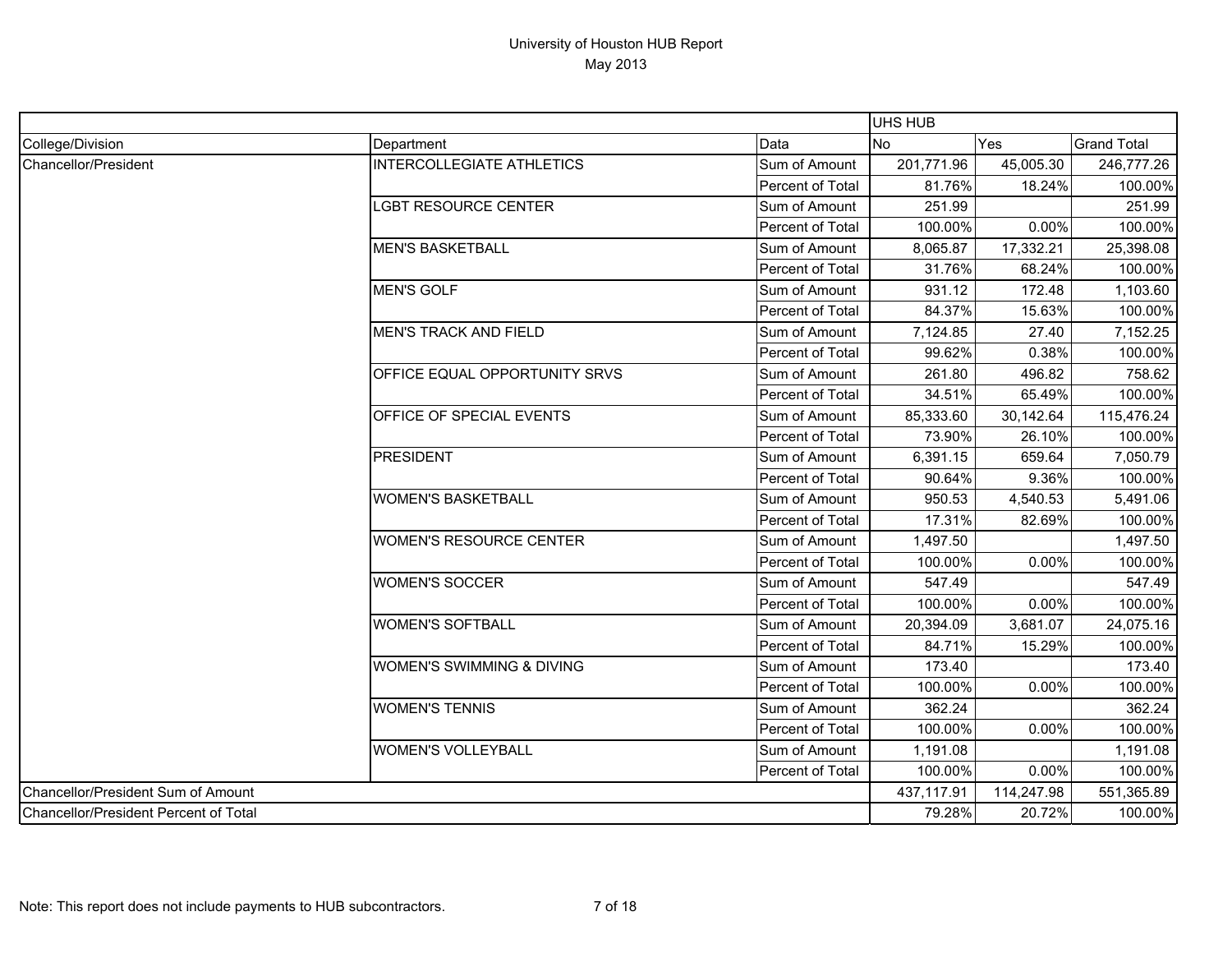|                                   |                                      |                  | UHS HUB    |           |                    |
|-----------------------------------|--------------------------------------|------------------|------------|-----------|--------------------|
| College/Division                  | Department                           | Data             | <b>No</b>  | Yes       | <b>Grand Total</b> |
| Education                         | <b>ASIAN AMERICAN STUDIES</b>        | Sum of Amount    | 804.66     | 405.74    | 1,210.40           |
|                                   |                                      | Percent of Total | 66.48%     | 33.52%    | 100.00%            |
|                                   | CENTER FOR INFO TECH IN EDUCATION    | Sum of Amount    | 3,841.62   | 7,783.32  | 11,624.94          |
|                                   |                                      | Percent of Total | 33.05%     | 66.95%    | 100.00%            |
|                                   | CONSISTENCY MGMT & COOP DISCIP       | Sum of Amount    | 2,496.96   | 1,595.00  | 4,091.96           |
|                                   |                                      | Percent of Total | 61.02%     | 38.98%    | 100.00%            |
|                                   | CURRICULUM AND INSTRUCTION           | Sum of Amount    | 9,580.03   | 2,695.73  | 12,275.76          |
|                                   |                                      | Percent of Total | 78.04%     | 21.96%    | 100.00%            |
|                                   | DEAN, EDUCATION                      | Sum of Amount    | 15,516.56  | 2,729.31  | 18,245.87          |
|                                   |                                      | Percent of Total | 85.04%     | 14.96%    | 100.00%            |
|                                   | EDUCATIONAL PSYCHOLOGY               | Sum of Amount    | 3,087.04   | 3,351.39  | 6,438.43           |
|                                   |                                      | Percent of Total | 47.95%     | 52.05%    | 100.00%            |
|                                   | <b>INSTITUTE FOR URBAN EDUCATION</b> | Sum of Amount    | 167.86     |           | 167.86             |
|                                   |                                      | Percent of Total | 100.00%    | 0.00%     | 100.00%            |
| <b>Education Sum of Amount</b>    |                                      |                  | 35,494.73  | 18,560.49 | 54,055.22          |
| <b>Education Percent of Total</b> |                                      |                  | 65.66%     | 34.34%    | 100.00%            |
| Engineering                       | <b>BIOMEDICAL ENGINEERING</b>        | Sum of Amount    | 61,329.18  | 12,921.80 | 74,250.98          |
|                                   |                                      | Percent of Total | 82.60%     | 17.40%    | 100.00%            |
|                                   | <b>CHEMICAL ENGINEERING</b>          | Sum of Amount    | 184,960.10 | 3,409.73  | 188,369.83         |
|                                   |                                      | Percent of Total | 98.19%     | 1.81%     | 100.00%            |
|                                   | <b>CIVIL ENGINEERING</b>             | Sum of Amount    | 234,852.12 | 7,361.74  | 242,213.86         |
|                                   |                                      | Percent of Total | 96.96%     | 3.04%     | 100.00%            |
|                                   | <b>COOPERATIVE ENGINEERING</b>       | Sum of Amount    | 29.15      |           | 29.15              |
|                                   |                                      | Percent of Total | 100.00%    | 0.00%     | 100.00%            |
|                                   | CTR FOR INNOVATIVE GROUTING          | Sum of Amount    | 3,186.16   |           | 3,186.16           |
|                                   |                                      | Percent of Total | 100.00%    | 0.00%     | 100.00%            |
|                                   | <b>DEAN, ENGINEERING</b>             | Sum of Amount    | 144,000.03 | 1,710.97  | 145,711.00         |
|                                   |                                      | Percent of Total | 98.83%     | 1.17%     | 100.00%            |
|                                   | <b>ELECTRICAL ENGINEERING</b>        | Sum of Amount    | 93,367.24  | 3,160.92  | 96,528.16          |
|                                   |                                      | Percent of Total | 96.73%     | 3.27%     | 100.00%            |
|                                   | <b>ENGINEERING SERVICES</b>          | Sum of Amount    | 817.42     |           | 817.42             |
|                                   |                                      | Percent of Total | 100.00%    | 0.00%     | 100.00%            |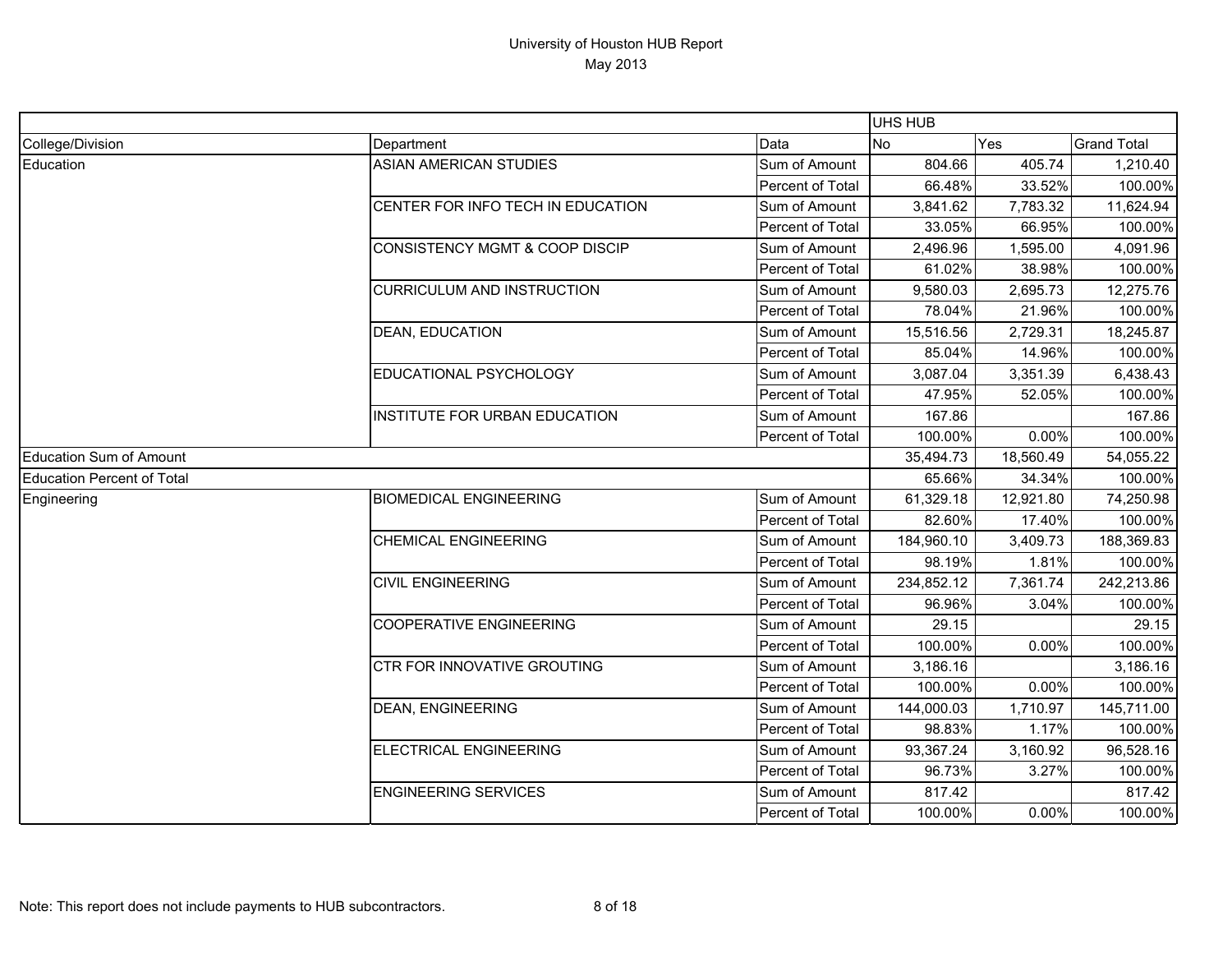|                                                  |                                         |                  | UHS HUB    |           |                    |
|--------------------------------------------------|-----------------------------------------|------------------|------------|-----------|--------------------|
| College/Division                                 | Department                              | Data             | <b>No</b>  | Yes       | <b>Grand Total</b> |
| Engineering                                      | <b>INDUSTRIAL ENGINEERING</b>           | Sum of Amount    | 4,196.22   | 934.55    | 5,130.77           |
|                                                  |                                         | Percent of Total | 81.79%     | 18.21%    | 100.00%            |
|                                                  | <b>INTEGRATED BIO &amp; NANO SYSTEM</b> | Sum of Amount    | 858.69     |           | 858.69             |
|                                                  |                                         | Percent of Total | 100.00%    | 0.00%     | 100.00%            |
|                                                  | MECHANICAL ENGINEERING                  | Sum of Amount    | 78,878.74  | 23,407.37 | 102,286.11         |
|                                                  |                                         | Percent of Total | 77.12%     | 22.88%    | 100.00%            |
|                                                  | NATL CTR FOR AIRBORNE LASER MAPPING     | Sum of Amount    | 7,414.25   |           | 7,414.25           |
|                                                  |                                         | Percent of Total | 100.00%    | 0.00%     | 100.00%            |
|                                                  | WIND ENERGY CENTER                      | Sum of Amount    | 20,277.39  |           | 20,277.39          |
|                                                  |                                         | Percent of Total | 100.00%    | 0.00%     | 100.00%            |
| Engineering Sum of Amount                        |                                         |                  | 834,166.69 | 52,907.08 | 887,073.77         |
| Engineering Percent of Total                     |                                         |                  | 94.04%     | 5.96%     | 100.00%            |
| <b>Graduate College of Social Work</b>           | <b>ALUMNI &amp; CAREER SERVICES</b>     | Sum of Amount    | 16.34      | 201.18    | 217.52             |
|                                                  |                                         | Percent of Total | 7.51%      | 92.49%    | 100.00%            |
|                                                  | <b>AMERICAN HUMANICS</b>                | Sum of Amount    | 3,056.52   | 132.48    | 3,189.00           |
|                                                  |                                         | Percent of Total | 95.85%     | 4.15%     | 100.00%            |
|                                                  | CHILD & FAMILY CENTER                   | Sum of Amount    | 2,285.81   | 2,001.36  | 4,287.17           |
|                                                  |                                         | Percent of Total | 53.32%     | 46.68%    | 100.00%            |
|                                                  | DEAN, SOCIAL WORK                       | Sum of Amount    | 26,539.37  | 1,367.66  | 27,907.03          |
|                                                  |                                         | Percent of Total | 95.10%     | 4.90%     | 100.00%            |
|                                                  | <b>FIELD OFFICE</b>                     | Sum of Amount    | 227.52     |           | 227.52             |
|                                                  |                                         | Percent of Total | 100.00%    | 0.00%     | 100.00%            |
|                                                  | <b>GCSW INFORMATION TECHNOLOGY</b>      | Sum of Amount    | 1,548.52   |           | 1,548.52           |
|                                                  |                                         | Percent of Total | 100.00%    | 0.00%     | 100.00%            |
|                                                  | <b>GCSW STUDENT SERVICES</b>            | Sum of Amount    |            | 9.59      | 9.59               |
|                                                  |                                         | Percent of Total | 0.00%      | 100.00%   | 100.00%            |
|                                                  | OFFICE OF COMMUNITY PROJECTS            | Sum of Amount    |            | 173.00    | 173.00             |
|                                                  |                                         | Percent of Total | 0.00%      | 100.00%   | 100.00%            |
|                                                  | PHD PROGRAM                             | Sum of Amount    | 120.00     |           | 120.00             |
|                                                  |                                         | Percent of Total | 100.00%    | 0.00%     | 100.00%            |
| Graduate College of Social Work Sum of Amount    |                                         |                  | 33,794.08  | 3,885.27  | 37,679.35          |
| Graduate College of Social Work Percent of Total |                                         |                  | 89.69%     | 10.31%    | 100.00%            |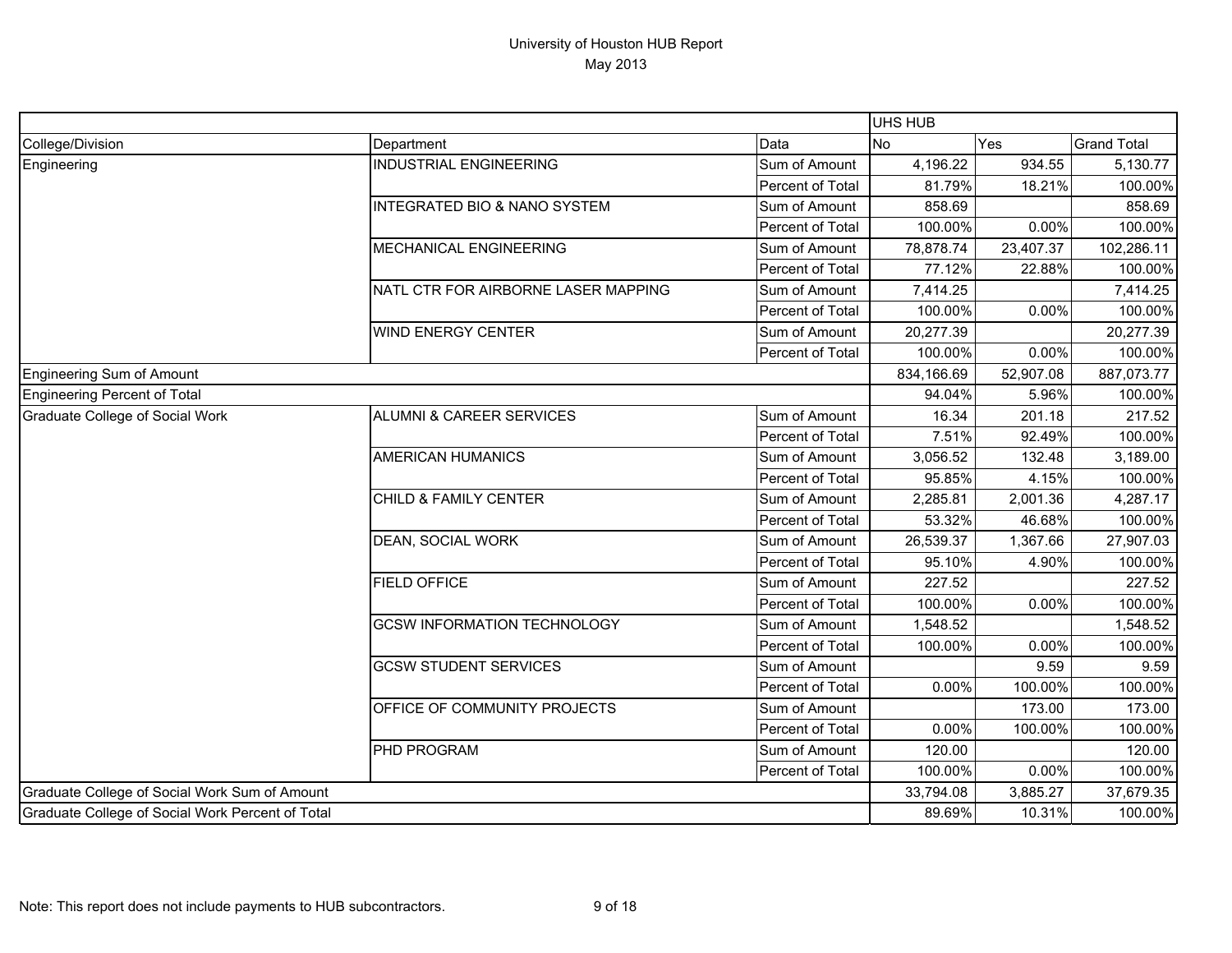|                                                  |                                   |                  | <b>UHS HUB</b> |          |                    |
|--------------------------------------------------|-----------------------------------|------------------|----------------|----------|--------------------|
| College/Division                                 | Department                        | Data             | <b>No</b>      | Yes      | <b>Grand Total</b> |
| Honors College                                   | DEAN, HONORS COLLEGE              | Sum of Amount    | 18,369.67      | 2,543.76 | 20,913.43          |
|                                                  |                                   | Percent of Total | 87.84%         | 12.16%   | 100.00%            |
|                                                  | <b>HOUSTON TEACHERS INSTITUTE</b> | Sum of Amount    | 880.00         |          | 880.00             |
|                                                  |                                   | Percent of Total | 100.00%        | 0.00%    | 100.00%            |
| Honors College Sum of Amount                     |                                   |                  | 19,249.67      | 2,543.76 | 21,793.43          |
| Honors College Percent of Total                  |                                   |                  | 88.33%         | 11.67%   | 100.00%            |
| Hotel and Restaurant Management                  | DEAN, HOTEL & RESTAURANT MANAG    | Sum of Amount    | 4,683.16       | 298.35   | 4,981.51           |
|                                                  |                                   | Percent of Total | 94.01%         | 5.99%    | 100.00%            |
|                                                  | HOTEL AND RESTAURANT MANAGEMENT   | Sum of Amount    | 280,058.33     | 6,120.08 | 286,178.41         |
|                                                  |                                   | Percent of Total | 97.86%         | 2.14%    | 100.00%            |
| Hotel and Restaurant Management Sum of Amount    |                                   |                  | 284,741.49     | 6,418.43 | 291,159.92         |
| Hotel and Restaurant Management Percent of Total |                                   |                  | 97.80%         | 2.20%    | 100.00%            |
| Law Center                                       | <b>BLAKELEY INSTITUTE</b>         | Sum of Amount    | 3,356.11       |          | 3,356.11           |
|                                                  |                                   | Percent of Total | 100.00%        | 0.00%    | 100.00%            |
|                                                  | <b>BUSINESS SERVICES, LAW</b>     | Sum of Amount    |                | 8,101.86 | 8,101.86           |
|                                                  |                                   | Percent of Total | 0.00%          | 100.00%  | 100.00%            |
|                                                  | <b>CAREER SERVICES, LAW</b>       | Sum of Amount    | 5,478.18       | 369.59   | 5,847.77           |
|                                                  |                                   | Percent of Total | 93.68%         | 6.32%    | 100.00%            |
|                                                  | CHILDREN, LAW & POLICY            | Sum of Amount    | 2,300.00       | 84.21    | 2,384.21           |
|                                                  |                                   | Percent of Total | 96.47%         | 3.53%    | 100.00%            |
|                                                  | DEAN, LAW                         | Sum of Amount    | 167.38         |          | 167.38             |
|                                                  |                                   | Percent of Total | 100.00%        | 0.00%    | 100.00%            |
|                                                  | <b>EXTERNAL AFFAIRS, LAW</b>      | Sum of Amount    |                | 202.90   | 202.90             |
|                                                  |                                   | Percent of Total | 0.00%          | 100.00%  | 100.00%            |
|                                                  | <b>FACILITIES, LAW</b>            | Sum of Amount    | 4,476.37       | 5,372.97 | 9,849.34           |
|                                                  |                                   | Percent of Total | 45.45%         | 54.55%   | 100.00%            |
|                                                  | <b>FACULTY SUPPORT LAW</b>        | Sum of Amount    | 254.75         | 610.12   | 864.87             |
|                                                  |                                   | Percent of Total | 29.46%         | 70.54%   | 100.00%            |
|                                                  | HEALTH LAW & POLICY INSTITUTE     | Sum of Amount    | 107.59         | 23.38    | 130.97             |
|                                                  |                                   | Percent of Total | 82.15%         | 17.85%   | 100.00%            |
|                                                  | <b>LAW</b>                        | Sum of Amount    | 9,600.00       |          | 9,600.00           |
|                                                  |                                   | Percent of Total | 100.00%        | 0.00%    | 100.00%            |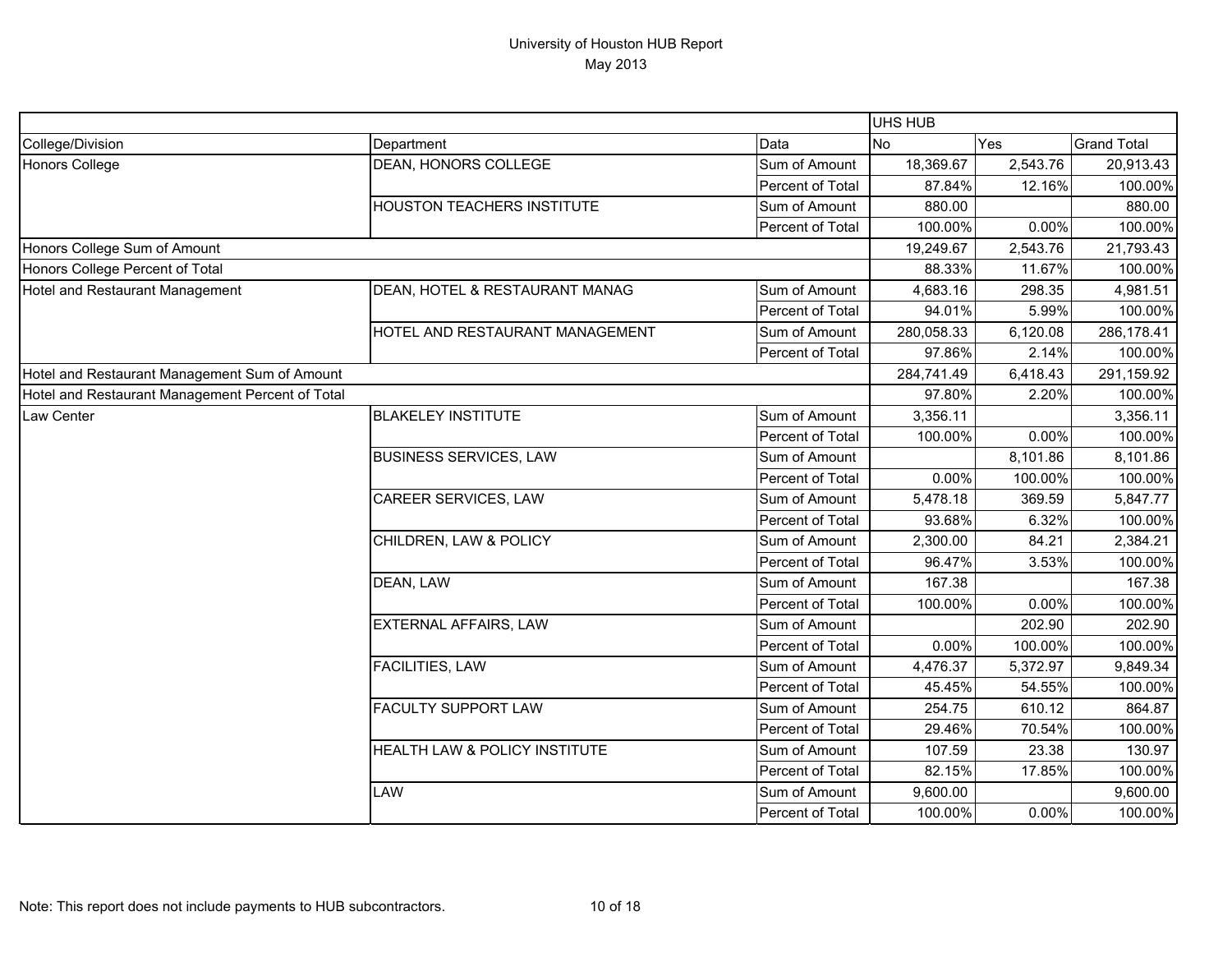|                                  |                               |                  | UHS HUB   |           |                    |
|----------------------------------|-------------------------------|------------------|-----------|-----------|--------------------|
| College/Division                 | Department                    | Data             | <b>No</b> | Yes       | <b>Grand Total</b> |
| Law Center                       | LAW INFORMATION TECHNOLOGY    | Sum of Amount    | 3,925.15  | 316.90    | 4,242.05           |
|                                  |                               | Percent of Total | 92.53%    | 7.47%     | 100.00%            |
|                                  | <b>LAW LIBRARY</b>            | Sum of Amount    | 4,119.23  | 519.06    | 4,638.29           |
|                                  |                               | Percent of Total | 88.81%    | 11.19%    | 100.00%            |
|                                  | LEGAL AID CLINIC, LAW         | Sum of Amount    | 542.35    | 1,289.35  | 1,831.70           |
|                                  |                               | Percent of Total | 29.61%    | 70.39%    | 100.00%            |
|                                  | LEGAL RESEARCH & WRITING, LAW | Sum of Amount    | 461.08    | 872.70    | 1,333.78           |
|                                  |                               | Percent of Total | 34.57%    | 65.43%    | 100.00%            |
|                                  | PUBLIC RELS & MARKETING, LAW  | Sum of Amount    | 33,640.00 |           | 33,640.00          |
|                                  |                               | Percent of Total | 100.00%   | 0.00%     | 100.00%            |
|                                  | STUDENT ORGANIZATION, LAW     | Sum of Amount    | 7,983.50  |           | 7,983.50           |
|                                  |                               | Percent of Total | 100.00%   | 0.00%     | 100.00%            |
|                                  | STUDENT SERVICES, LAW         | Sum of Amount    | 10,417.43 | 5,897.87  | 16,315.30          |
|                                  |                               | Percent of Total | 63.85%    | 36.15%    | 100.00%            |
| Law Center Sum of Amount         |                               |                  | 86,829.12 | 23,660.91 | 110,490.03         |
| Law Center Percent of Total      |                               |                  | 78.59%    | 21.41%    | 100.00%            |
| Liberal Arts and Social Sciences | <b>AEROSPACE STUDIES</b>      | Sum of Amount    | 377.34    | 709.39    | 1,086.73           |
|                                  |                               | Percent of Total | 34.72%    | 65.28%    | 100.00%            |
|                                  | AFRICAN-AMERICAN STUDIES      | Sum of Amount    | 1,622.48  | 2,977.24  | 4,599.72           |
|                                  |                               | Percent of Total | 35.27%    | 64.73%    | 100.00%            |
|                                  | <b>ART</b>                    | Sum of Amount    | 44,109.88 | 8,884.64  | 52,994.52          |
|                                  |                               | Percent of Total | 83.23%    | 16.77%    | 100.00%            |
|                                  | <b>ARTE PUBLICO</b>           | Sum of Amount    | 40,015.74 | 2,661.04  | 42,676.78          |
|                                  |                               | Percent of Total | 93.76%    | 6.24%     | 100.00%            |
|                                  | <b>BAND</b>                   | Sum of Amount    | 4,924.13  | 1,789.65  | 6,713.78           |
|                                  |                               | Percent of Total | 73.34%    | 26.66%    | 100.00%            |
|                                  | <b>BLAFFER GALLERY</b>        | Sum of Amount    | 10,151.32 | 346.31    | 10,497.63          |
|                                  |                               | Percent of Total | 96.70%    | 3.30%     | 100.00%            |
|                                  | CENTER FOR PUBLIC HISTORY     | Sum of Amount    | 1,327.70  |           | 1,327.70           |
|                                  |                               | Percent of Total | 100.00%   | 0.00%     | 100.00%            |
|                                  | CENTER FOR PUBLIC POLICY      | Sum of Amount    | 87,440.38 | 52.96     | 87,493.34          |
|                                  |                               | Percent of Total | 99.94%    | 0.06%     | 100.00%            |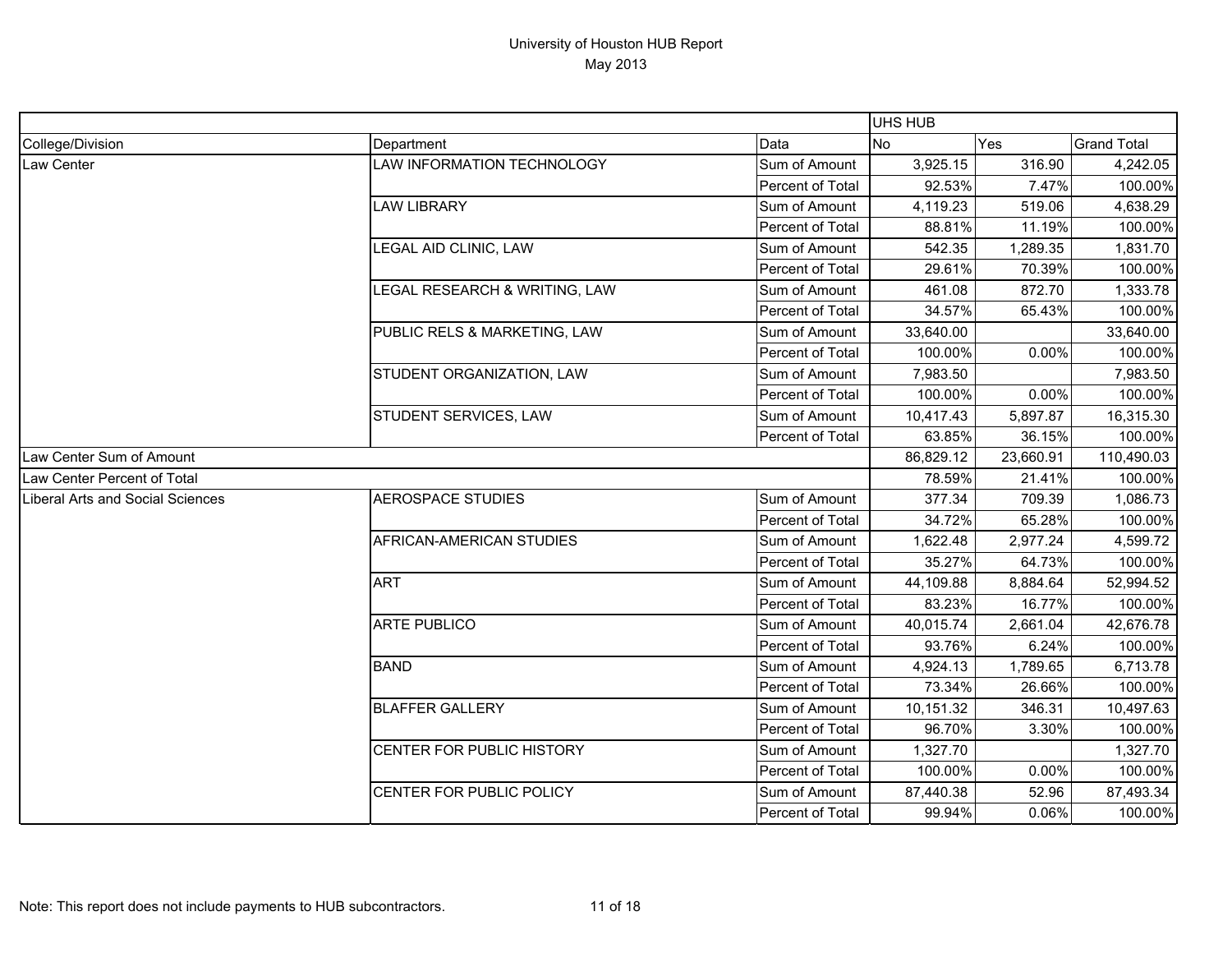|                                         |                                  |                  | <b>UHS HUB</b> |           |                    |
|-----------------------------------------|----------------------------------|------------------|----------------|-----------|--------------------|
| College/Division                        | Department                       | Data             | No             | Yes       | <b>Grand Total</b> |
| <b>Liberal Arts and Social Sciences</b> | <b>COMMUNICATION</b>             | Sum of Amount    | 2,985.19       | 4,555.47  | 7,540.66           |
|                                         |                                  | Percent of Total | 39.59%         | 60.41%    | 100.00%            |
|                                         | <b>COMMUNICATIONS DISORDERS</b>  | Sum of Amount    | 12,861.54      | 1,033.97  | 13,895.51          |
|                                         |                                  | Percent of Total | 92.56%         | 7.44%     | 100.00%            |
|                                         | COMPARATIVE CULTURAL STUDIES     | Sum of Amount    | 244.85         | 9,242.31  | 9,487.16           |
|                                         |                                  | Percent of Total | 2.58%          | 97.42%    | 100.00%            |
|                                         | <b>CWMCA CENTER FOR THE ARTS</b> | Sum of Amount    | 15,645.92      | 221.99    | 15,867.91          |
|                                         |                                  | Percent of Total | 98.60%         | 1.40%     | 100.00%            |
|                                         | DEAN, LIBERAL ARTS & SOC SCI     | Sum of Amount    | 12,103.23      | 2,470.33  | 14,573.56          |
|                                         |                                  | Percent of Total | 83.05%         | 16.95%    | 100.00%            |
|                                         | <b>ECONOMICS</b>                 | Sum of Amount    | 3,878.37       | 2,470.12  | 6,348.49           |
|                                         |                                  | Percent of Total | 61.09%         | 38.91%    | 100.00%            |
|                                         | <b>ENGLISH</b>                   | Sum of Amount    | 19,291.18      | 9,121.15  | 28,412.33          |
|                                         |                                  | Percent of Total | 67.90%         | 32.10%    | 100.00%            |
|                                         | HEALTH AND HUMAN PERFORMANCE     | Sum of Amount    | 33,942.51      | 2,312.39  | 36,254.90          |
|                                         |                                  | Percent of Total | 93.62%         | 6.38%     | 100.00%            |
|                                         | <b>HISPANIC STUDIES</b>          | Sum of Amount    | 3,083.02       | 4,701.92  | 7,784.94           |
|                                         |                                  | Percent of Total | 39.60%         | 60.40%    | 100.00%            |
|                                         | <b>HISTORY</b>                   | Sum of Amount    | 11,152.10      | 12,397.06 | 23,549.16          |
|                                         |                                  | Percent of Total | 47.36%         | 52.64%    | 100.00%            |
|                                         | <b>MEXICAN-AMERICAN STUDIES</b>  | Sum of Amount    | 1,901.08       | 331.01    | 2,232.09           |
|                                         |                                  | Percent of Total | 85.17%         | 14.83%    | 100.00%            |
|                                         | <b>MILITARY SCIENCE</b>          | Sum of Amount    | 888.55         |           | 888.55             |
|                                         |                                  | Percent of Total | 100.00%        | 0.00%     | 100.00%            |
|                                         | MODERN AND CLASSICAL LANGUAGES   | Sum of Amount    | 1,853.73       | 1,171.46  | 3,025.19           |
|                                         |                                  | Percent of Total | 61.28%         | 38.72%    | 100.00%            |
|                                         | <b>MUSIC</b>                     | Sum of Amount    | 48,334.55      | 1,880.24  | 50,214.79          |
|                                         |                                  | Percent of Total | 96.26%         | 3.74%     | 100.00%            |
|                                         | <b>PHILOSOPHY</b>                | Sum of Amount    | 205.72         | 70.53     | 276.25             |
|                                         |                                  | Percent of Total | 74.47%         | 25.53%    | 100.00%            |
|                                         | POLITICAL SCIENCE                | Sum of Amount    | 1,365.62       | 406.25    | 1,771.87           |
|                                         |                                  | Percent of Total | 77.07%         | 22.93%    | 100.00%            |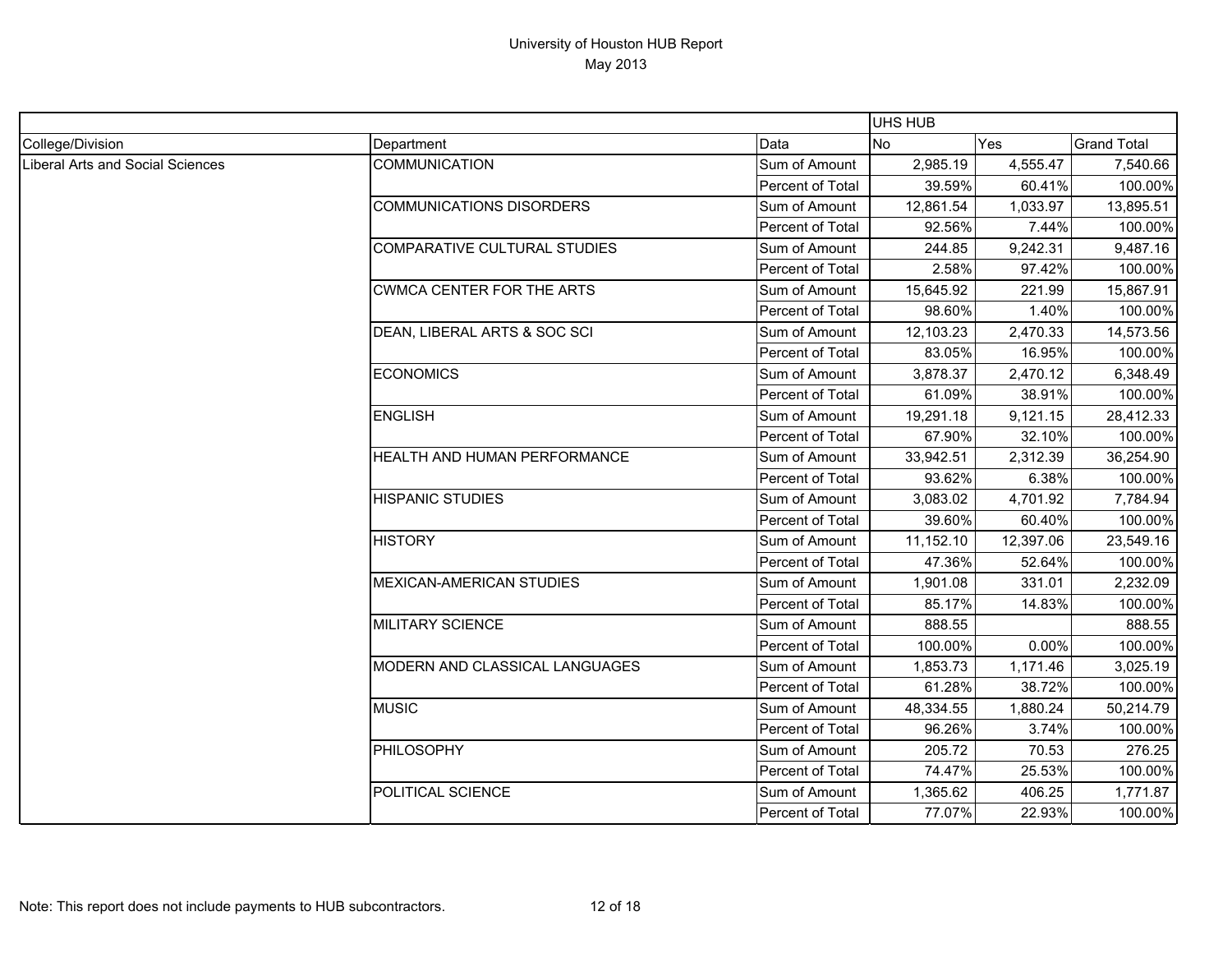|                                                   |                                               | <b>UHS HUB</b>   |            |            |                    |
|---------------------------------------------------|-----------------------------------------------|------------------|------------|------------|--------------------|
| College/Division                                  | Department                                    | Data             | <b>No</b>  | Yes        | <b>Grand Total</b> |
| <b>Liberal Arts and Social Sciences</b>           | <b>PSYCHOLOGY</b>                             | Sum of Amount    | 31,746.27  | 17,915.11  | 49,661.38          |
|                                                   |                                               | Percent of Total | 63.93%     | 36.07%     | 100.00%            |
|                                                   | <b>SOCIOLOGY</b>                              | Sum of Amount    | 291.14     | 879.54     | 1,170.68           |
|                                                   |                                               | Percent of Total | 24.87%     | 75.13%     | 100.00%            |
|                                                   | <b>THEATER</b>                                | Sum of Amount    | 2,300.74   | 99.74      | 2,400.48           |
|                                                   |                                               | Percent of Total | 95.84%     | 4.16%      | 100.00%            |
|                                                   | <b>WOMEN'S STUDIES PROGRAM</b>                | Sum of Amount    | 203.19     |            | 203.19             |
|                                                   |                                               | Percent of Total | 100.00%    | 0.00%      | 100.00%            |
| Liberal Arts and Social Sciences Sum of Amount    |                                               |                  | 394,247.47 | 88,701.82  | 482,949.29         |
| Liberal Arts and Social Sciences Percent of Total |                                               |                  | 81.63%     | 18.37%     | 100.00%            |
| Library                                           | <b>UNIVERSITY LIBRARIES</b>                   | Sum of Amount    | 402,388.85 | 234,871.50 | 637,260.35         |
|                                                   |                                               | Percent of Total | 63.14%     | 36.86%     | 100.00%            |
| Library Sum of Amount                             |                                               | 402,388.85       | 234,871.50 | 637,260.35 |                    |
| <b>Library Percent of Total</b>                   |                                               |                  | 63.14%     | 36.86%     | 100.00%            |
| <b>Natural Science and Mathematics</b>            | <b>BIOLOGY &amp; BIOCHEMISTRY</b>             | Sum of Amount    | 174,463.43 | 6,055.13   | 180,518.56         |
|                                                   |                                               | Percent of Total | 96.65%     | 3.35%      | 100.00%            |
|                                                   | <b>CHEMISTRY</b>                              | Sum of Amount    | 78,109.40  | 3,129.23   | 81,238.63          |
|                                                   |                                               | Percent of Total | 96.15%     | 3.85%      | 100.00%            |
|                                                   | <b>COMPUTER SCIENCE</b>                       | Sum of Amount    | 31,321.00  | 25,211.68  | 56,532.68          |
|                                                   |                                               | Percent of Total | 55.40%     | 44.60%     | 100.00%            |
|                                                   | CTR FOR NUCLEAR RECEPTORS & CELL SIGNALING    | Sum of Amount    | 74,383.70  | 732.00     | 75,115.70          |
|                                                   |                                               | Percent of Total | 99.03%     | 0.97%      | 100.00%            |
|                                                   | DEAN, NATURAL SCIENCE & MATHE                 | Sum of Amount    | 13,286.27  | 1,763.21   | 15,049.48          |
|                                                   |                                               | Percent of Total | 88.28%     | 11.72%     | 100.00%            |
|                                                   | EARTH AND ATMOSPHERIC SCIENCES                | Sum of Amount    | 117,714.62 | 5,610.72   | 123,325.34         |
|                                                   |                                               | Percent of Total | 95.45%     | 4.55%      | 100.00%            |
|                                                   | INST FOR MULTIDIM AIR QUALITY STUDIES (IMAQS) | Sum of Amount    | 8,660.56   |            | 8,660.56           |
|                                                   |                                               | Percent of Total | 100.00%    | 0.00%      | 100.00%            |
|                                                   | <b>MATHEMATICS</b>                            | Sum of Amount    | 16,896.57  | 2,314.30   | 19,210.87          |
|                                                   |                                               | Percent of Total | 87.95%     | 12.05%     | 100.00%            |
|                                                   | <b>PHYSICS</b>                                | Sum of Amount    | 301,886.16 | 8,253.43   | 310,139.59         |
|                                                   |                                               | Percent of Total | 97.34%     | 2.66%      | 100.00%            |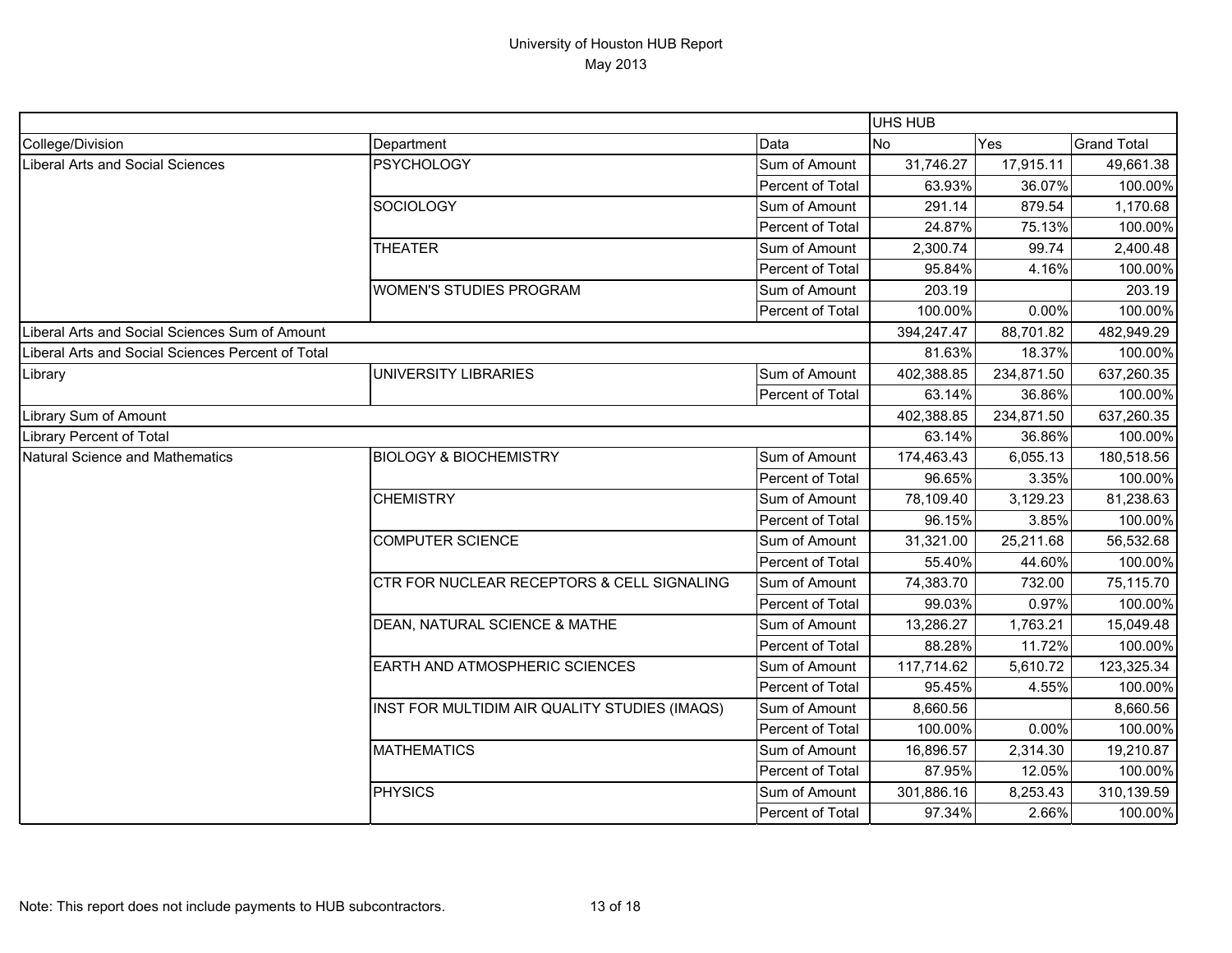|                                                  |                                           | UHS HUB          |            |            |                    |
|--------------------------------------------------|-------------------------------------------|------------------|------------|------------|--------------------|
| College/Division                                 | Department                                | Data             | <b>No</b>  | Yes        | <b>Grand Total</b> |
| Natural Science and Mathematics Sum of Amount    |                                           |                  | 816,721.71 | 53,069.70  | 869,791.41         |
| Natural Science and Mathematics Percent of Total |                                           | 93.90%           | 6.10%      | 100.00%    |                    |
| Optometry                                        | <b>DEAN, OPTOMETRY</b>                    | Sum of Amount    | 20,224.99  | 14,596.58  | 34,821.57          |
|                                                  |                                           | Percent of Total | 58.08%     | 41.92%     | 100.00%            |
|                                                  | OPT VISION SCIENCES                       | Sum of Amount    | 411,046.03 | 20,957.79  | 432,003.82         |
|                                                  |                                           | Percent of Total | 95.15%     | 4.85%      | 100.00%            |
|                                                  | OPTOMETRY CLINIC                          | Sum of Amount    | 148,600.55 | 67,457.45  | 216,058.00         |
|                                                  |                                           | Percent of Total | 68.78%     | 31.22%     | 100.00%            |
| Optometry Sum of Amount                          |                                           |                  | 579,871.57 | 103,011.82 | 682,883.39         |
| Optometry Percent of Total                       |                                           |                  | 84.92%     | 15.08%     | 100.00%            |
| Pharmacy                                         | <b>CLINICAL PHARMACY &amp; ADMINISTRA</b> | Sum of Amount    | 19,529.57  | 2,514.46   | 22,044.03          |
|                                                  |                                           | Percent of Total | 88.59%     | 11.41%     | 100.00%            |
|                                                  | <b>DEAN, PHARMACY</b>                     | Sum of Amount    | 90,259.22  | 5,561.02   | 95,820.24          |
|                                                  |                                           | Percent of Total | 94.20%     | 5.80%      | 100.00%            |
|                                                  | INSTITUTE OF COMMUNITY HEALTH             | Sum of Amount    | 310.98     |            | 310.98             |
|                                                  |                                           | Percent of Total | 100.00%    | $0.00\%$   | 100.00%            |
|                                                  | PHARMACOLOGICAL & PHARMACEUTIC            | Sum of Amount    | 55,667.59  | 950.12     | 56,617.71          |
|                                                  |                                           | Percent of Total | 98.32%     | 1.68%      | 100.00%            |
| Pharmacy Sum of Amount                           |                                           | 165,767.36       | 9,025.60   | 174,792.96 |                    |
| Pharmacy Percent of Total                        |                                           |                  | 94.84%     | 5.16%      | 100.00%            |
| Research                                         | ANIMAL CARE OPERATIONS                    | Sum of Amount    | 38,100.65  | 9,330.39   | 47,431.04          |
|                                                  |                                           | Percent of Total | 80.33%     | 19.67%     | 100.00%            |
|                                                  | CENTER FOR ADVANCED MATERIALS             | Sum of Amount    | 23,605.74  | 175.18     | 23,780.92          |
|                                                  |                                           | Percent of Total | 99.26%     | 0.74%      | 100.00%            |
|                                                  | CTR FOR BIOMED/ENVIRON GENOMIC            | Sum of Amount    | 44,834.13  | 32.66      | 44,866.79          |
|                                                  |                                           | Percent of Total | 99.93%     | 0.07%      | 100.00%            |
|                                                  | CTR NEURO AND BIOMECH RESEARCH            | Sum of Amount    | 4,850.23   |            | 4,850.23           |
|                                                  |                                           | Percent of Total | 100.00%    | $0.00\%$   | 100.00%            |
|                                                  | <b>GRANTS AND CONTRACTS</b>               | Sum of Amount    | 821.74     |            | 821.74             |
|                                                  |                                           | Percent of Total | 100.00%    | 0.00%      | 100.00%            |
|                                                  | <b>HOUSTON COASTAL CENTER</b>             | Sum of Amount    | 237.82     |            | 237.82             |
|                                                  |                                           | Percent of Total | 100.00%    | $0.00\%$   | 100.00%            |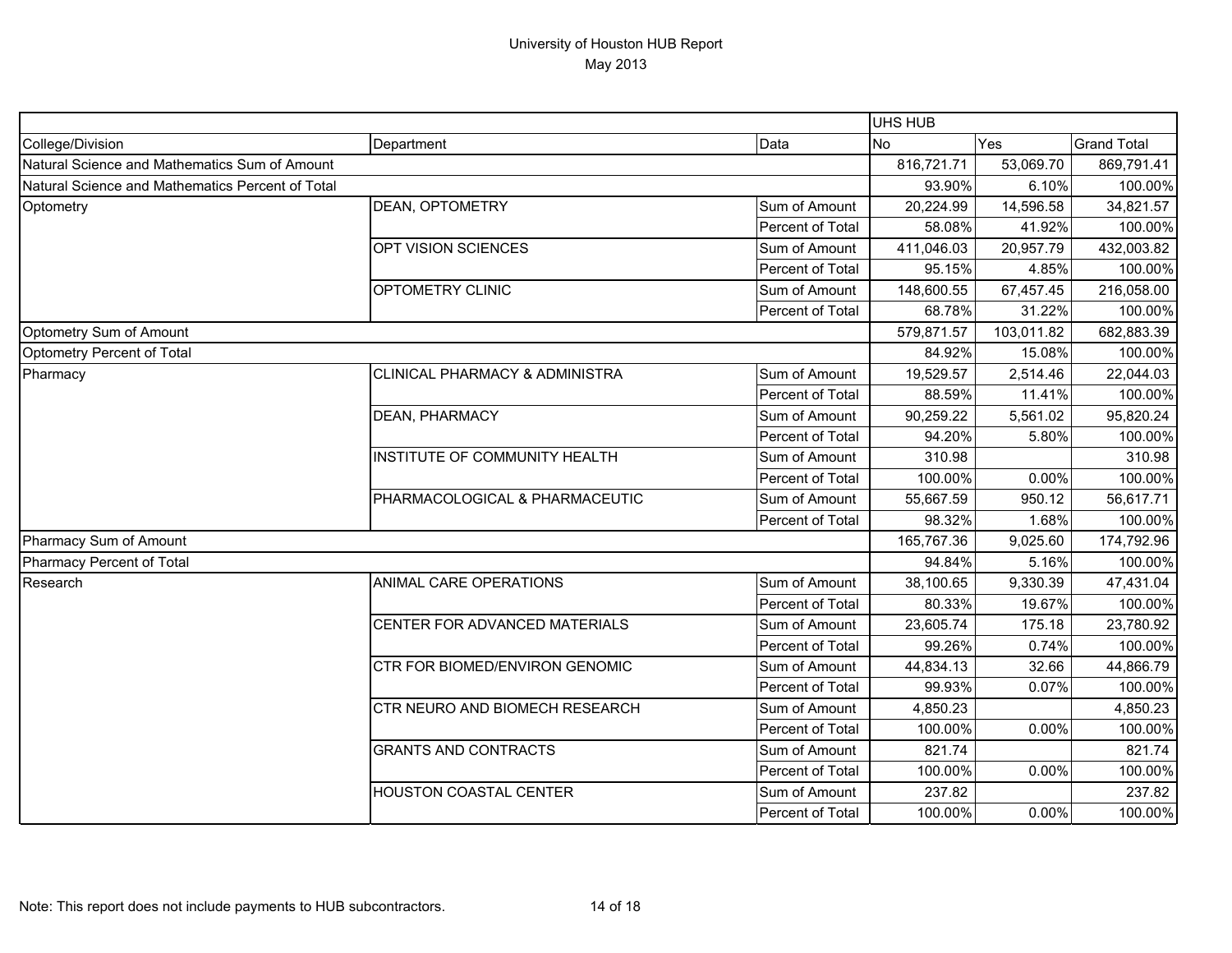|                                  |                                         |                         | <b>UHS HUB</b> |           |                    |
|----------------------------------|-----------------------------------------|-------------------------|----------------|-----------|--------------------|
| College/Division                 | Department                              | Data                    | <b>No</b>      | Yes       | <b>Grand Total</b> |
| Research                         | INSTITUTE FOR MOLECULAR DESIGN          | Sum of Amount           | 4,642.80       |           | 4,642.80           |
|                                  |                                         | <b>Percent of Total</b> | 100.00%        | 0.00%     | 100.00%            |
|                                  | <b>INSTITUTE FOR NANOENERGY</b>         | Sum of Amount           | 543.46         |           | 543.46             |
|                                  |                                         | Percent of Total        | 100.00%        | 0.00%     | 100.00%            |
|                                  | OFFICE OF TECHNOLOGY MANAGEMENT         | Sum of Amount           | 653.56         | 1,692.97  | 2,346.53           |
|                                  |                                         | Percent of Total        | 27.85%         | 72.15%    | 100.00%            |
|                                  | RESEARCH DIVISION OFFICE                | Sum of Amount           | 33,734.37      | 6,072.68  | 39,807.05          |
|                                  |                                         | Percent of Total        | 84.74%         | 15.26%    | 100.00%            |
|                                  | RESEARCH FINANCIAL SERVICES             | Sum of Amount           | 458.10         |           | 458.10             |
|                                  |                                         | Percent of Total        | 100.00%        | 0.00%     | 100.00%            |
|                                  | <b>RESEARCH INFORMATION CENTER</b>      | Sum of Amount           | 9,166.18       | 100.31    | 9,266.49           |
|                                  |                                         | Percent of Total        | 98.92%         | 1.08%     | 100.00%            |
|                                  | RESEARCH POLICIES/COMPLIANCE/COMMITTEES | Sum of Amount           | 540.62         |           | 540.62             |
|                                  |                                         | Percent of Total        | 100.00%        | 0.00%     | 100.00%            |
|                                  | <b>TIMES</b>                            | Sum of Amount           | 42,974.09      | 1,768.82  | 44,742.91          |
|                                  |                                         | Percent of Total        | 96.05%         | 3.95%     | 100.00%            |
|                                  | TX CTR SUPERCONDUCTIVITY AT UH          | Sum of Amount           | 56,522.48      | 925.50    | 57,447.98          |
|                                  |                                         | Percent of Total        | 98.39%         | 1.61%     | 100.00%            |
|                                  | TX LEARNING/COMPUTATIONAL CTR           | Sum of Amount           | 16,571.94      | 152.28    | 16,724.22          |
|                                  |                                         | Percent of Total        | 99.09%         | 0.91%     | 100.00%            |
|                                  | TX OBESITY RESEARCH CENTER              | Sum of Amount           | 1,452.38       | 396.86    | 1,849.24           |
|                                  |                                         | Percent of Total        | 78.54%         | 21.46%    | 100.00%            |
| Research Sum of Amount           |                                         |                         | 279,710.29     | 20,647.65 | 300,357.94         |
| <b>Research Percent of Total</b> |                                         |                         | 93.13%         | 6.87%     | 100.00%            |
| <b>Student Affairs</b>           | <b>CAMPUS RECREATION</b>                | Sum of Amount           | 14,924.61      | 6,994.98  | 21,919.59          |
|                                  |                                         | Percent of Total        | 68.09%         | 31.91%    | 100.00%            |
|                                  | CENTER FOR STUDENT INVOLVEMENT          | Sum of Amount           | 7,021.31       | 820.04    | 7,841.35           |
|                                  |                                         | Percent of Total        | 89.54%         | 10.46%    | 100.00%            |
|                                  | CHILDREN'S LEARNING CENTER              | Sum of Amount           | 7,516.52       | 989.69    | 8,506.21           |
|                                  |                                         | Percent of Total        | 88.37%         | 11.63%    | 100.00%            |
|                                  | COUNSELING AND PSYCH SVCS               | Sum of Amount           | 5,804.62       | 771.43    | 6,576.05           |
|                                  |                                         | Percent of Total        | 88.27%         | 11.73%    | 100.00%            |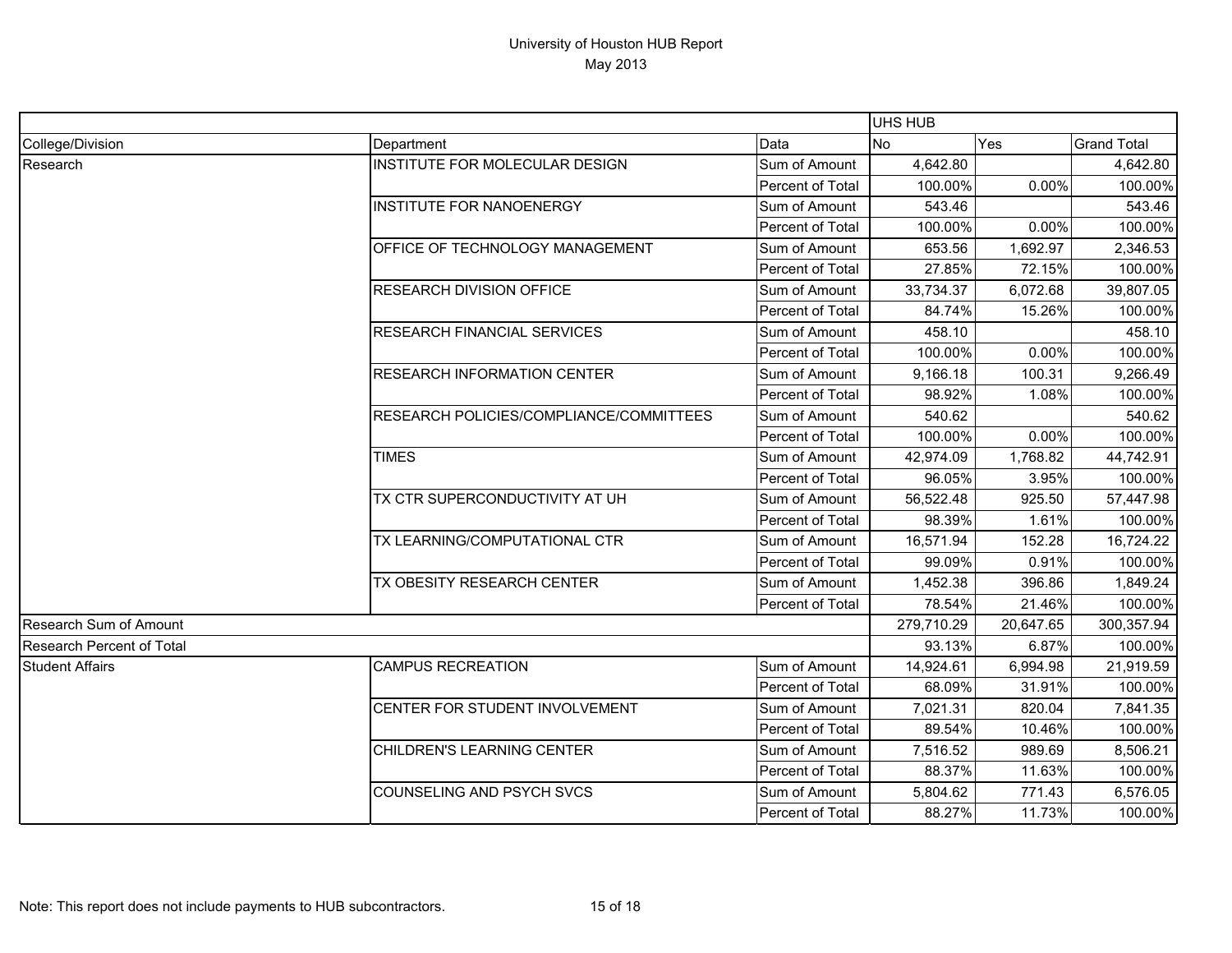|                                         |                                                                                |                  | <b>UHS HUB</b> |           |                    |
|-----------------------------------------|--------------------------------------------------------------------------------|------------------|----------------|-----------|--------------------|
| College/Division                        | Department                                                                     | Data             | <b>No</b>      | Yes       | <b>Grand Total</b> |
| <b>Student Affairs</b>                  | <b>CTR FOR LEADERSHIP &amp; FSL</b>                                            | Sum of Amount    | 978.78         | 88.40     | 1,067.18           |
|                                         |                                                                                | Percent of Total | 91.72%         | 8.28%     | 100.00%            |
|                                         | <b>DEAN OF STUDENTS</b>                                                        | Sum of Amount    | 2,289.57       | 795.97    | 3,085.54           |
|                                         |                                                                                | Percent of Total | 74.20%         | 25.80%    | 100.00%            |
|                                         | <b>FORENSICS PROGRAM</b>                                                       | Sum of Amount    | 4,698.90       | 114.02    | 4,812.92           |
|                                         |                                                                                | Percent of Total | 97.63%         | 2.37%     | 100.00%            |
|                                         | <b>RELIGION CENTER</b>                                                         | Sum of Amount    | 363.19         |           | 363.19             |
|                                         |                                                                                | Percent of Total | 100.00%        | 0.00%     | 100.00%            |
|                                         | <b>RESIDENTIAL LIFE &amp; HOUSING</b>                                          | Sum of Amount    | 87,493.05      | 11,246.37 | 98,739.42          |
|                                         |                                                                                | Percent of Total | 88.61%         | 11.39%    | 100.00%            |
|                                         | <b>STUDENT AFFAIRS</b><br>STUDENT HEALTH CENTER<br><b>STUDENT PUBLICATIONS</b> | Sum of Amount    | 3,071.22       | 486.73    | 3,557.95           |
|                                         |                                                                                | Percent of Total | 86.32%         | 13.68%    | 100.00%            |
|                                         |                                                                                | Sum of Amount    | 27,788.70      | 14,612.54 | 42,401.24          |
|                                         |                                                                                | Percent of Total | 65.54%         | 34.46%    | 100.00%            |
|                                         |                                                                                | Sum of Amount    | 8,188.92       |           | 8,188.92           |
|                                         |                                                                                | Percent of Total | 100.00%        | 0.00%     | 100.00%            |
|                                         | UNIVERSITY CAREER SERVICES                                                     | Sum of Amount    | 981.97         | 2,040.97  | 3,022.94           |
|                                         |                                                                                | Percent of Total | 32.48%         | 67.52%    | 100.00%            |
|                                         | <b>UNIVERSITY CENTER</b>                                                       | Sum of Amount    | 39,410.06      | 3,391.46  | 42,801.52          |
|                                         |                                                                                | Percent of Total | 92.08%         | 7.92%     | 100.00%            |
|                                         | <b>URBAN EXPERIENCE VPSA</b>                                                   | Sum of Amount    | 500.00         | 2,273.05  | 2,773.05           |
|                                         |                                                                                | Percent of Total | 18.03%         | 81.97%    | 100.00%            |
| <b>Student Affairs Sum of Amount</b>    |                                                                                |                  | 211,031.42     | 44,625.65 | 255,657.07         |
| <b>Student Affairs Percent of Total</b> |                                                                                |                  | 82.54%         | 17.46%    | 100.00%            |
| Technology                              | CENTER FOR APPLIED TECHNOLOGY                                                  | Sum of Amount    | 27,181.54      |           | 27,181.54          |
|                                         |                                                                                | Percent of Total | 100.00%        | 0.00%     | 100.00%            |
|                                         | CENTER FOR FUTURE OF HEALTH                                                    | Sum of Amount    | 48.82          |           | 48.82              |
|                                         |                                                                                | Percent of Total | 100.00%        | 0.00%     | 100.00%            |
|                                         | CENTER FOR TECHNOLOGY LITERACY                                                 | Sum of Amount    |                | 96.02     | 96.02              |
|                                         |                                                                                | Percent of Total | 0.00%          | 100.00%   | 100.00%            |
|                                         | <b>CONSTRUCTION MANAGEMENT</b>                                                 | Sum of Amount    | 188.60         | 3,120.71  | 3,309.31           |
|                                         |                                                                                | Percent of Total | 5.70%          | 94.30%    | 100.00%            |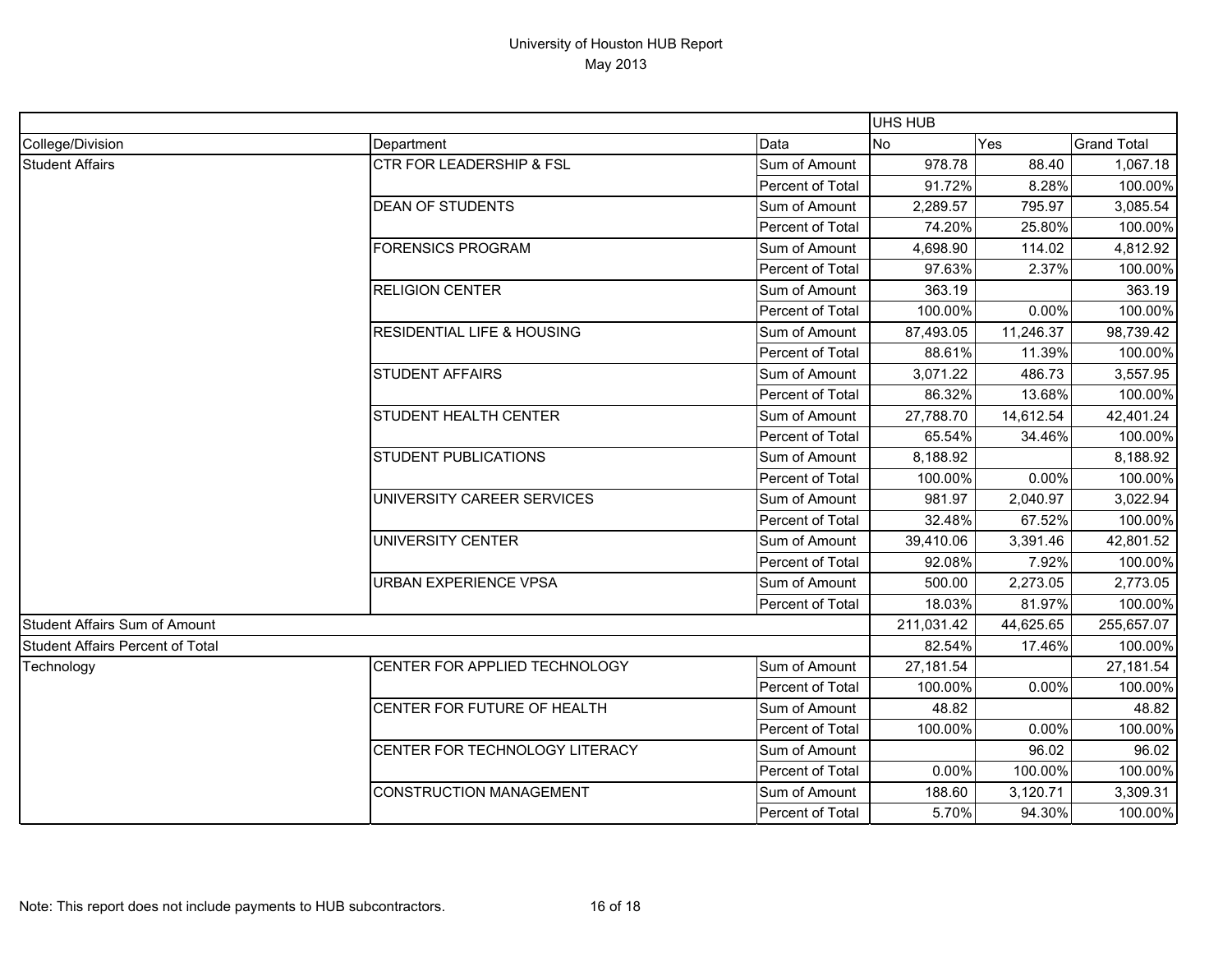|                                    |                                         | UHS HUB          |            |           |                    |
|------------------------------------|-----------------------------------------|------------------|------------|-----------|--------------------|
| College/Division                   | Department                              | Data             | <b>No</b>  | Yes       | <b>Grand Total</b> |
| Technology                         | DEAN, TECHNOLOGY                        | Sum of Amount    | 14,654.07  | 7,277.10  | 21,931.17          |
|                                    |                                         | Percent of Total | 66.82%     | 33.18%    | 100.00%            |
|                                    | <b>ENGINEERING TECHNOLOGY</b>           | Sum of Amount    | 5,267.28   | 2,912.78  | 8,180.06           |
|                                    |                                         | Percent of Total | 64.39%     | 35.61%    | 100.00%            |
|                                    | HUMAN DEVELOP AND CONSUMER SCI          | Sum of Amount    | 2,477.79   | 2,879.75  | 5,357.54           |
|                                    |                                         | Percent of Total | 46.25%     | 53.75%    | 100.00%            |
|                                    | <b>INFORMATION &amp; LOGISTICS TECH</b> | Sum of Amount    | 8,456.16   | 4,485.89  | 12,942.05          |
|                                    |                                         | Percent of Total | 65.34%     | 34.66%    | 100.00%            |
|                                    | TX MANUFACTURING ASSISTANCE CTR (TMAC)  | Sum of Amount    | 324.42     |           | 324.42             |
|                                    |                                         | Percent of Total | 100.00%    | 0.00%     | 100.00%            |
| Technology Sum of Amount           |                                         |                  | 58,598.68  | 20,772.25 | 79,370.93          |
| <b>Technology Percent of Total</b> |                                         |                  | 73.83%     | 26.17%    | 100.00%            |
| <b>University Advancement</b>      | ADVANCEMENT INFORMATION SVCS            | Sum of Amount    | (55.79)    |           | (55.79)            |
|                                    |                                         | Percent of Total | 100.00%    | 0.00%     | 100.00%            |
|                                    | <b>ANNUAL GIVING</b>                    | Sum of Amount    | 5,506.45   |           | 5,506.45           |
|                                    |                                         | Percent of Total | 100.00%    | 0.00%     | 100.00%            |
|                                    | <b>DEVELOPMENT</b>                      | Sum of Amount    | 2,157.53   | 4,569.71  | 6,727.24           |
|                                    |                                         | Percent of Total | 32.07%     | 67.93%    | 100.00%            |
|                                    | <b>DONOR &amp; ALUMNI RECORDS</b>       | Sum of Amount    | 400.00     |           | 400.00             |
|                                    |                                         | Percent of Total | 100.00%    | 0.00%     | 100.00%            |
|                                    | MARKETING-ADVANCEMENT                   | Sum of Amount    | 151,980.20 | 186.60    | 152,166.80         |
|                                    |                                         | Percent of Total | 99.88%     | 0.12%     | 100.00%            |
|                                    | <b>PLANNED GIVING</b>                   | Sum of Amount    | 4,061.95   | 468.00    | 4,529.95           |
|                                    |                                         | Percent of Total | 89.67%     | 10.33%    | 100.00%            |
|                                    | UNIVERSITY ADVANCEMENT                  | Sum of Amount    | 52,409.67  | 14,338.26 | 66,747.93          |
|                                    |                                         | Percent of Total | 78.52%     | 21.48%    | 100.00%            |
|                                    | UNIVERSITY ADVANCEMENT SUPPORT          | Sum of Amount    | 2,437.53   |           | 2,437.53           |
|                                    |                                         | Percent of Total | 100.00%    | 0.00%     | 100.00%            |
|                                    | UNIVERSITY COMMUNICATIONS               | Sum of Amount    | 5,511.80   | 212.77    | 5,724.57           |
|                                    |                                         | Percent of Total | 96.28%     | 3.72%     | 100.00%            |
|                                    | UNIVERSITY RELATIONS                    | Sum of Amount    | 25.90      |           | 25.90              |
|                                    |                                         | Percent of Total | 100.00%    | $0.00\%$  | 100.00%            |